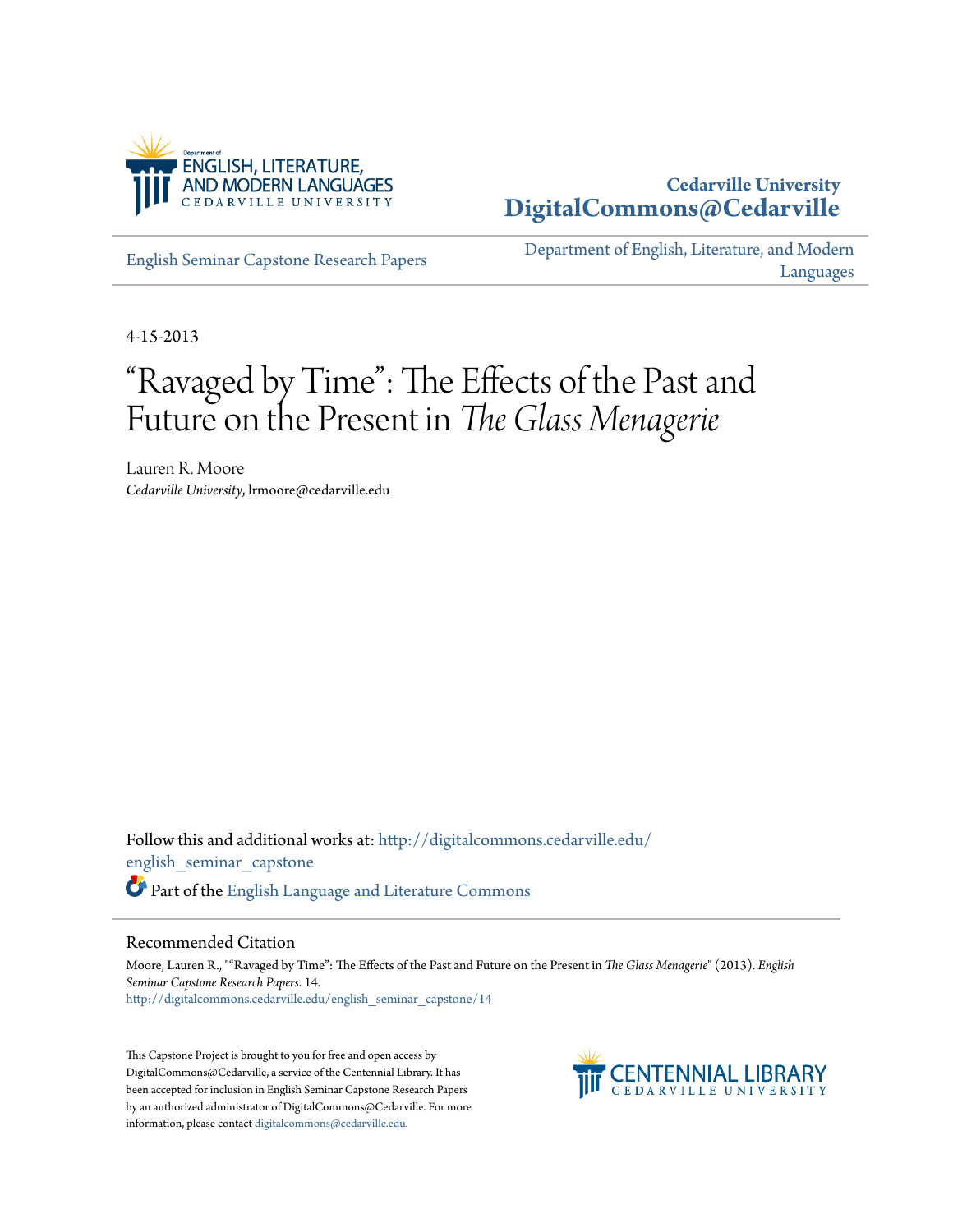Lauren Moore English Seminar Dr. Deardorff 15 March 2013

"Ravaged by Time": The Effects of the Past and Future on the Present in *The Glass Menagerie*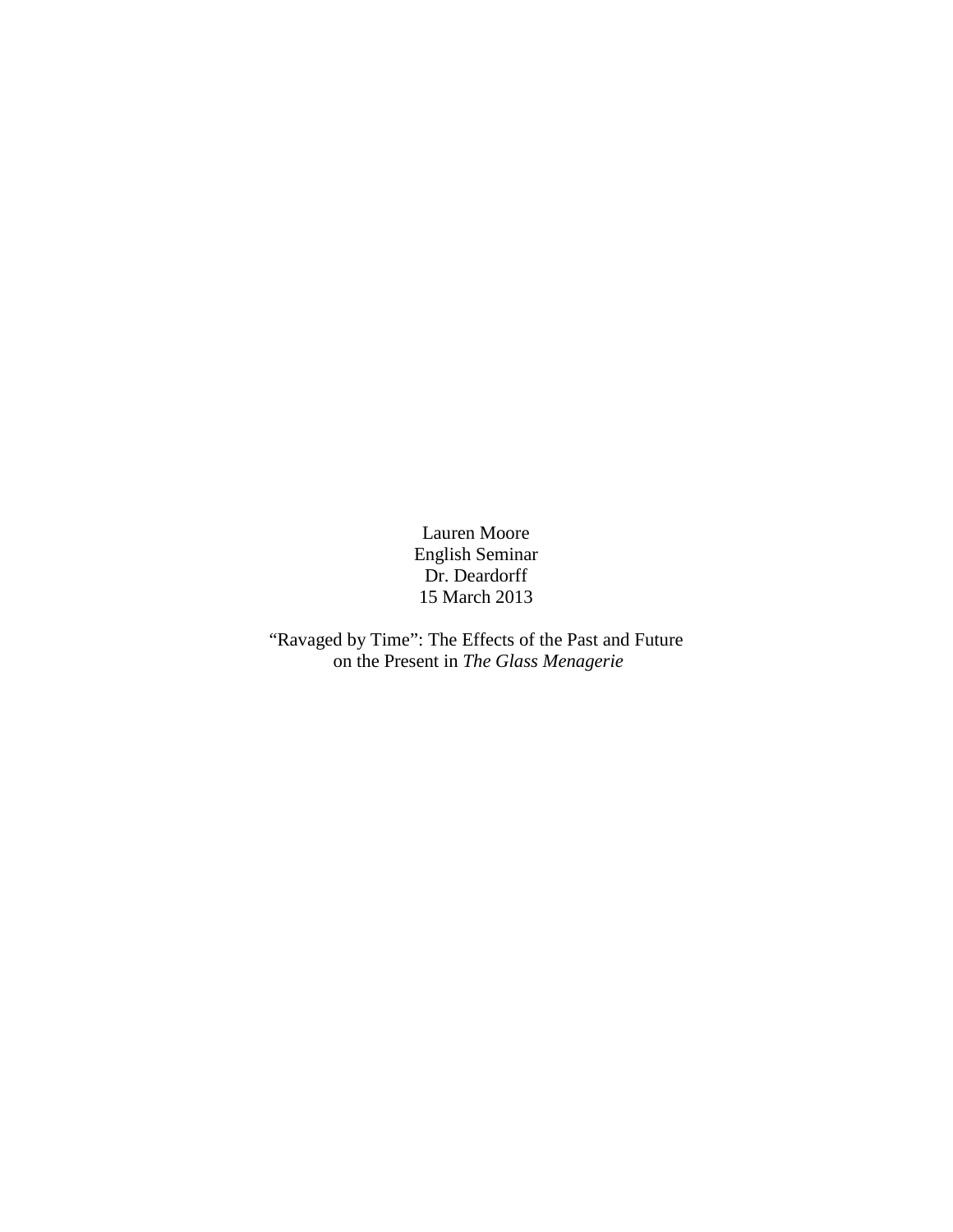In an essay entitled "The Timeless World of a Play" Tennessee Williams, the author of *The Glass Menagerie*, asserts that inside a play readers are able to briefly engage in "a world not ravaged by time" (62). One can agree that at least *literally* a play is not ravaged by time in the sense that a play's contents are frozen at the time of its completion. Regardless of how many times one reads a play, textually it remains the same. However, for Tennessee Williams to say that plays are not ravaged by time is almost laughable, as time is one of the primary themes in his own plays. On this topic one critic notes that though he does "not mean to slight Williams' pronouncement or disagree with his notion of drama's existing outside of time … the fundamental irony of Williams' theory is that his plays are timeless *because of* the very thing to which he objects – the destructiveness of time" (Bray 18). The theme of time is particularly rampant in *The Glass Menagerie*, as Williams showcases the Wingfield family, a family in which each member is veritably paralyzed by their erroneous conceptions of time.

Each of the Wingfields has their own method by which they attempt to avoid living in the present. Amanda, the mother, constantly reminisces about the superiority of her Southern girlhood. She remembers back fondly to a time when she was doted on by seventeen gentleman callers, as compared to her present life in the North where her husband has left her with her two adult children, Laura and Tom (Williams 13-14). Amanda notes "in the South we had so many servants. Gone, gone, gone. All vestige of gracious living! Gone completely! I wasn't prepared for what the future brought me" (50). Like her mother Laura is also fixated on the past, but instead of a positive memory like her mother's, Laura focuses on a negative memory from high school. In high school Laura contracted a disease called pleurosis which caused her to develop a limp in one of her legs. Because of this impediment she has a memory of being self-conscious when everyone noticed the sound her leg made as she walked down the aisle during choral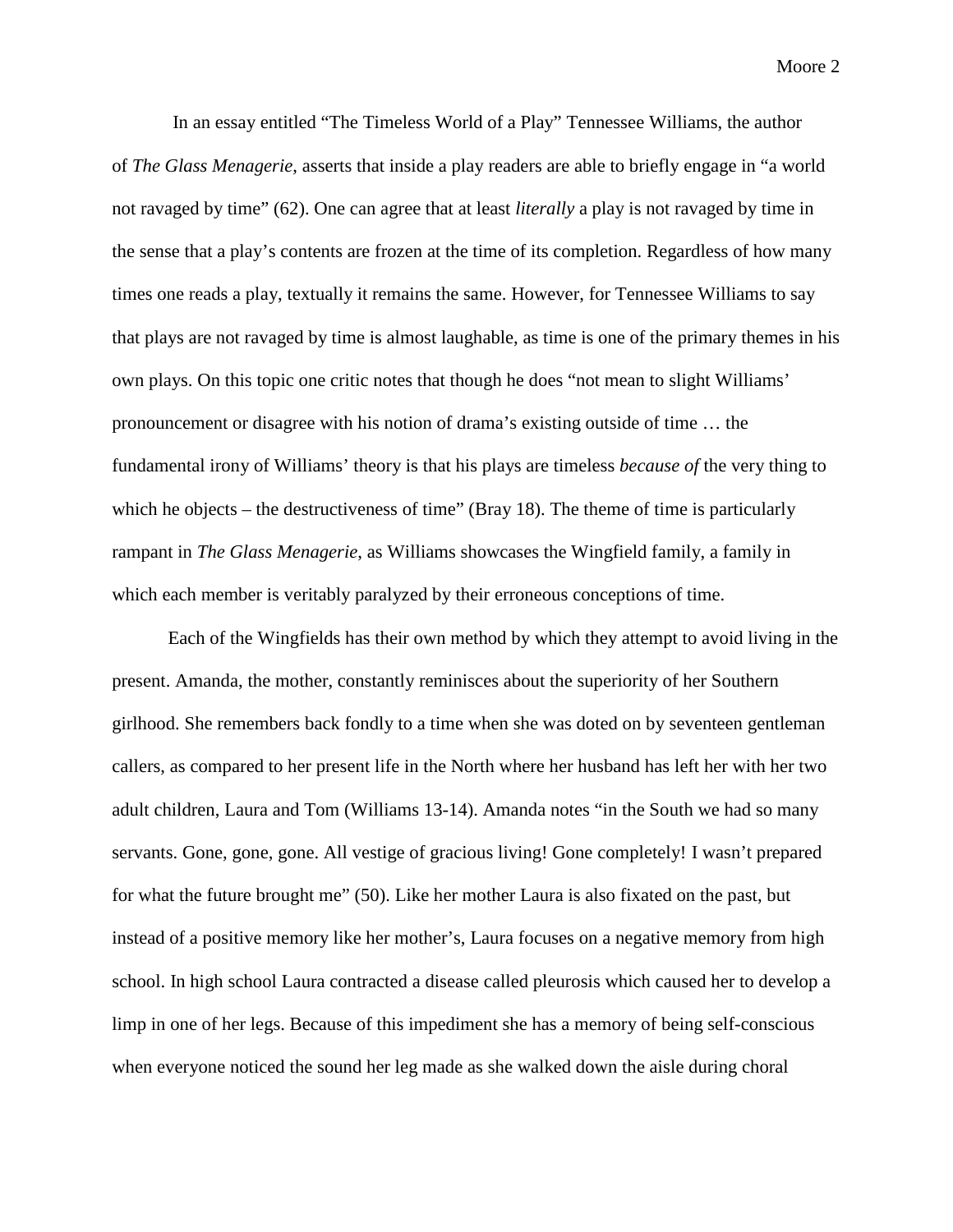practice (56). This memory develops an inflated importance in her mind, and eventually becomes such a formative memory that it virtually destroys her self-esteem and renders her stagnant in the present. In a subversion of his mother and sister's preoccupation with the past, Tom spends the majority of his time dreaming of a better future. He does this primarily through going to the movies, which propels his desire to escape his family and pursue such adventurous cinematic happenings in his own life. However, realistically the evasion of time is a pursuit that can only ever be attempted, never accomplished, and the play suggests that such a focus on the past or the future is detrimental to life in the present.

At the outset of *The Glass Menagerie* readers are introduced to its status as a memory play. The entire play, save for Tom's occasional narration, is his memories of his family. In his article "The Circle Closed: A Psychological Reading of *The Glass Menagerie* and The Two Character Play" scholar R.B. Parker briefly discusses the memory play, a genre created by Williams, stating that the memory play is important because "we not only see exclusively what the narrator consciously wants us to see, but also see it only in the way he chooses that we should see" (68). In a memory play one receives exactly what they receive in a memory: a subjective estimation of how a moment transpired. At the beginning of *The Glass Menagerie* Tom briefly introduces the readers to the concept of a memory play, saying that it is deemed such because "it is dimly lighted, it is sentimental, and it is not realistic" (Williams 11). One can easily transfer these characteristics over to memory itself, and because of its status as a memory play a certain degree of scholarship has of course been undertaken on the manner in which memory and the past affect the Wingfield family.

In addition to simply the basic plot concerns of his work, there is a multitude of autobiographical evidence to suggest that Williams struggled personally with concepts of time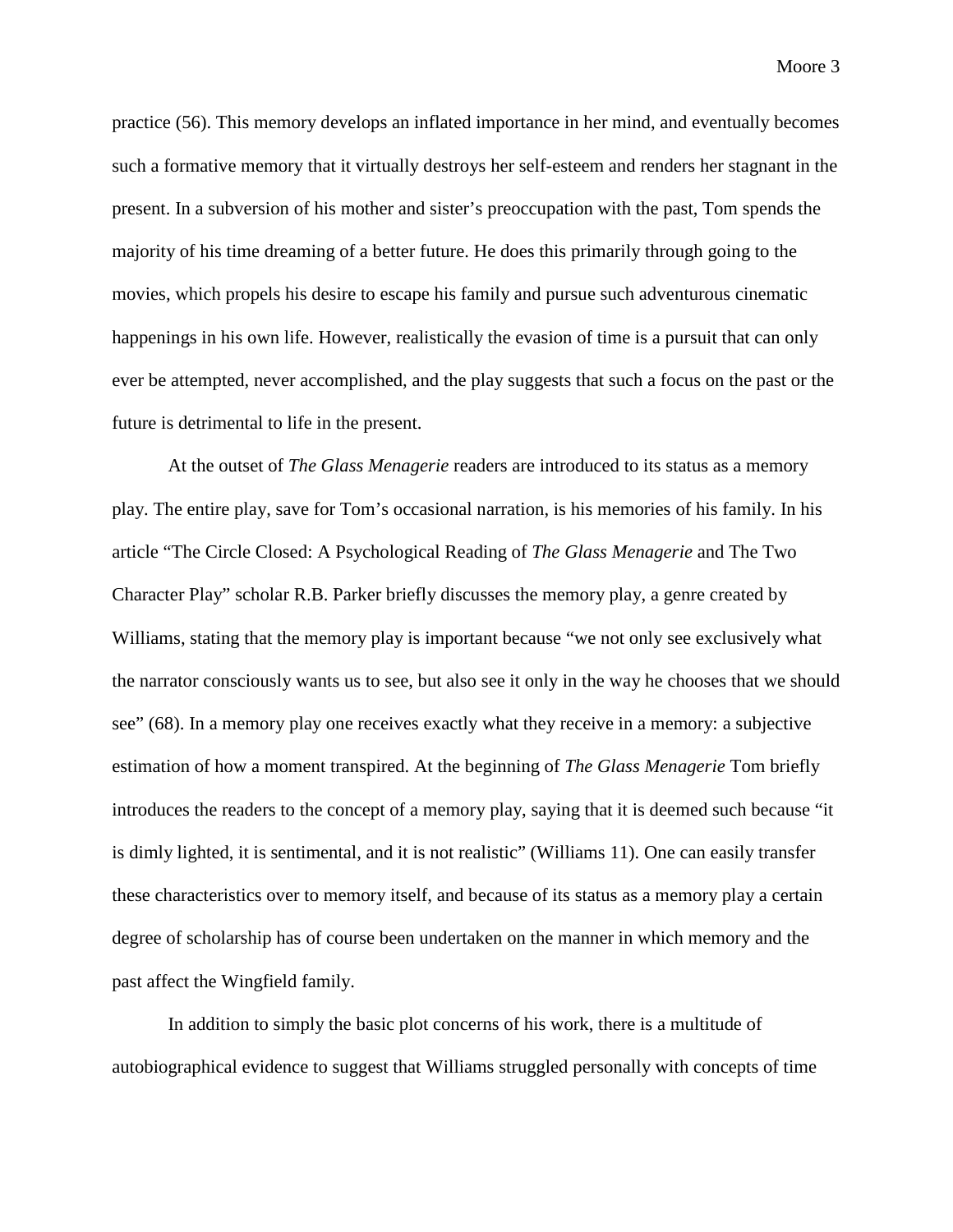and memory. In her dissertation, *The Pleasant Disguise of Illusion": The "Autobiographical" Memory Plays of Williams, Friel and O'Neill,* Ann Farrelly discusses Williams' family background, a background that is pointedly similar to the Wingfields. Like Amanda, Williams' mother Edwina was a southern belle who based her entire identity on her status as a southerner. Her obsession with her southern past evidently greatly irritated Williams' father, Cornelius (Farrelly 20). Farrelly asserts that "Cornelius Williams was a man who intentionally cut himself off from his family" (20) in the same manner as Mr. Wingfield*.* Cornelius was unable to physically leave the family as Mr. Wingfield, but it was at least partially Edwina's obsession with her southern past that drove Cornelius to "intentionally cut himself off from his family" (20). Though Cornelius was unable to cut himself off from the family physically, emotionally it appears that he withheld himself in the same manner in which the Wingfields emotionally withhold themselves from one another. Farrelly notes that "the play [reflects] Tennessee Williams' own fight against the prison of his that threatened to suffocate his future" (12).

Beyond just the evidence of his autobiography Williams also talked a great deal about time generally. He directly stated that his plays are "about memories and the loneliness of them" (Schroeder 107) and admitted that he was "inordinately obsessed of the past" (Bray 8). He also declared himself an "avid collector of memories" (Bray 8).

However, despite the great amount of evidence that lends *The Glass Menagerie* to a biographical reading, the following analysis will not be sifted through a biographical lens. Though *The Glass Menagerie* is an undoubtedly autobiographical play, the copious amount of biographical analyses on it have left remaining critics with little else to say. However, despite the fact that the following analysis will not be biographical, it is important to briefly discuss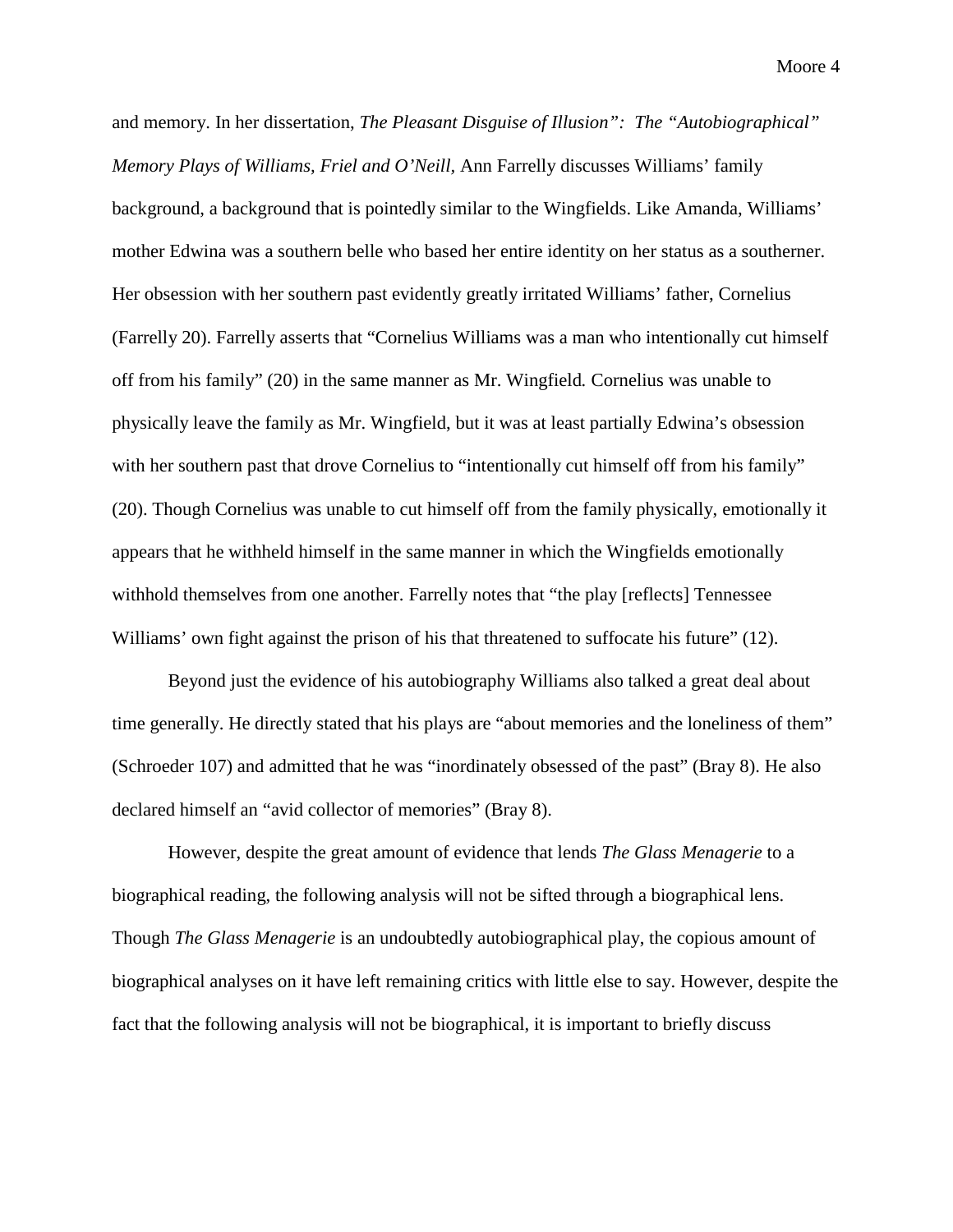Williams' past, as the Williams family is just one pertinent example of a family, like the Wingfields, who have been ripped apart by time.

Apart from the prolific number of readings which analyze the autobiographical nature of *The Glass Menagerie,* explorations on its characters' relationship with time are some of the most prominent. The first this topic is discussed is in Billy Mishoe's *Time as Antagonist in the Dramas of Tennessee Williams.* Mishoe focuses on both the past and the future in Williams' dramas, and "eschews philosophical considerations of time to examine the play in terms of [its] structural patterns, set designs, and staging devices" (Bray 2). He also emphasizes Amanda's southern past as it relates to the family's obsession with reminiscence (Mishoe 29).

Like Mishoe, critic Judith Thompson, in her book *Tennessee Williams' Plays: Memory, Myth, and Symbol,* also emphasizes structure in conjunction with the role of memory in Williams' major plays, postulating the existence of a recurring structure throughout William's plays.

The first element of this recurring structure is the opening of the play with a monologue concerning an either "'idyllic', 'demonic' or otherwise mythicized memory of [the] past" (Thompson 1). Through delivering this monologue the protagonist attempts to either regain an idealized memory, or demonize a memory from which he attempts to flee. Because of this memory the protagonist can no longer live in the present, but is instead arrested in the past, "frozen in the act of looking backward in ecstasy or fear" (2). The mythicized element of the memory arises depending on whether the memory is idyllic or demonized. An idyllic memory poses the protagonist as a god or heroic figure, while the demonic memory poses him a guiltstricken wanderer or an undesiring martyr.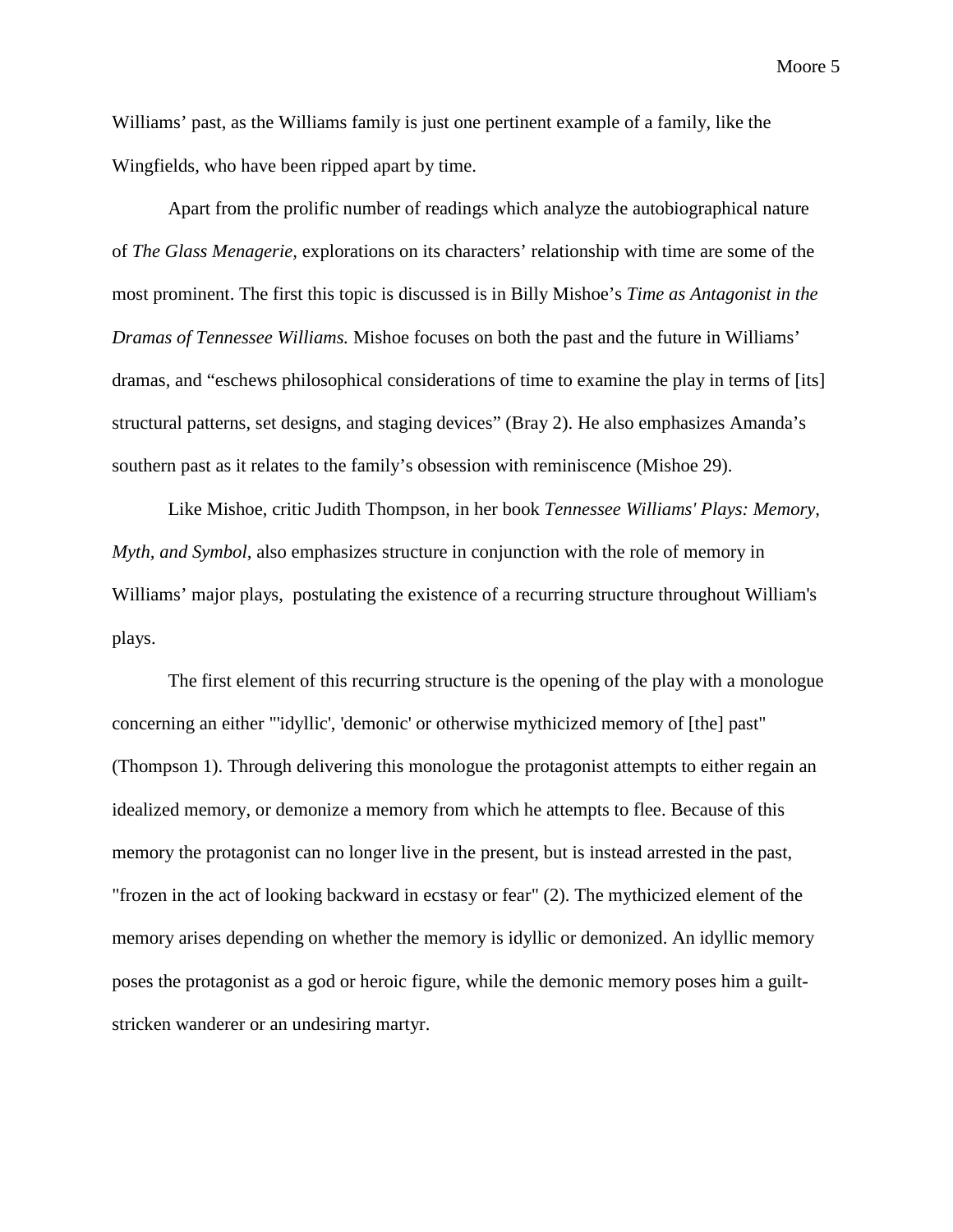The second part of this structure maintains that partway through the work the characters attempt to reenact the past. In *The Glass Menagerie* we see this in Jim's calling on Laura, as this is a reenactment of Amanda's memory of her seventeen gentlemen callers. However, this reenactment is a demonized memory because it doesn't end in the happy way which Amanda's memory did.

The ultimate unseating of the character occurs at the climax of the play when the character is "divested of [their] mythic or godlike dimensions, stripped of illusions and delusions" (5). Williams builds his characters up as mythic only to remove them from that pedestal throughout the play (5). The crushing of this mythic nature is often symbolized by the destruction of a prop. The primary example of this is Laura's glass menagerie which stands for her "otherworldliness and arrested development" (4). In leiu fawning over Laura as Amanda's gentleman callers did to her, Jim shatters the enchantment when he breaks Laura's unicorn and tells her of his engagement (22).

Another of the foremost texts concerning this topic is William Bray's dissertation, *The Burden of the Past in the Major and Minor Plays of Tennessee Williams.* Bray individually explores each of Williams' plays in an attempt to prove that "the burden of the past" (1) is the primary motif in Williams' body of work (Bray 3-4). Though *The Glass Menagerie* is one of Williams' most prominent plays Bray dedicates only a small section of his work to it. When he does mention *The Glass Menagerie* he focuses primarily on Amanda's reminiscence of her southern girlhood. Bray mentions Tom and Laura only in passing and in reference to their stilted interactions with Amanda, oddly dismissing two thirds of the Wingfield family from his discussion on time.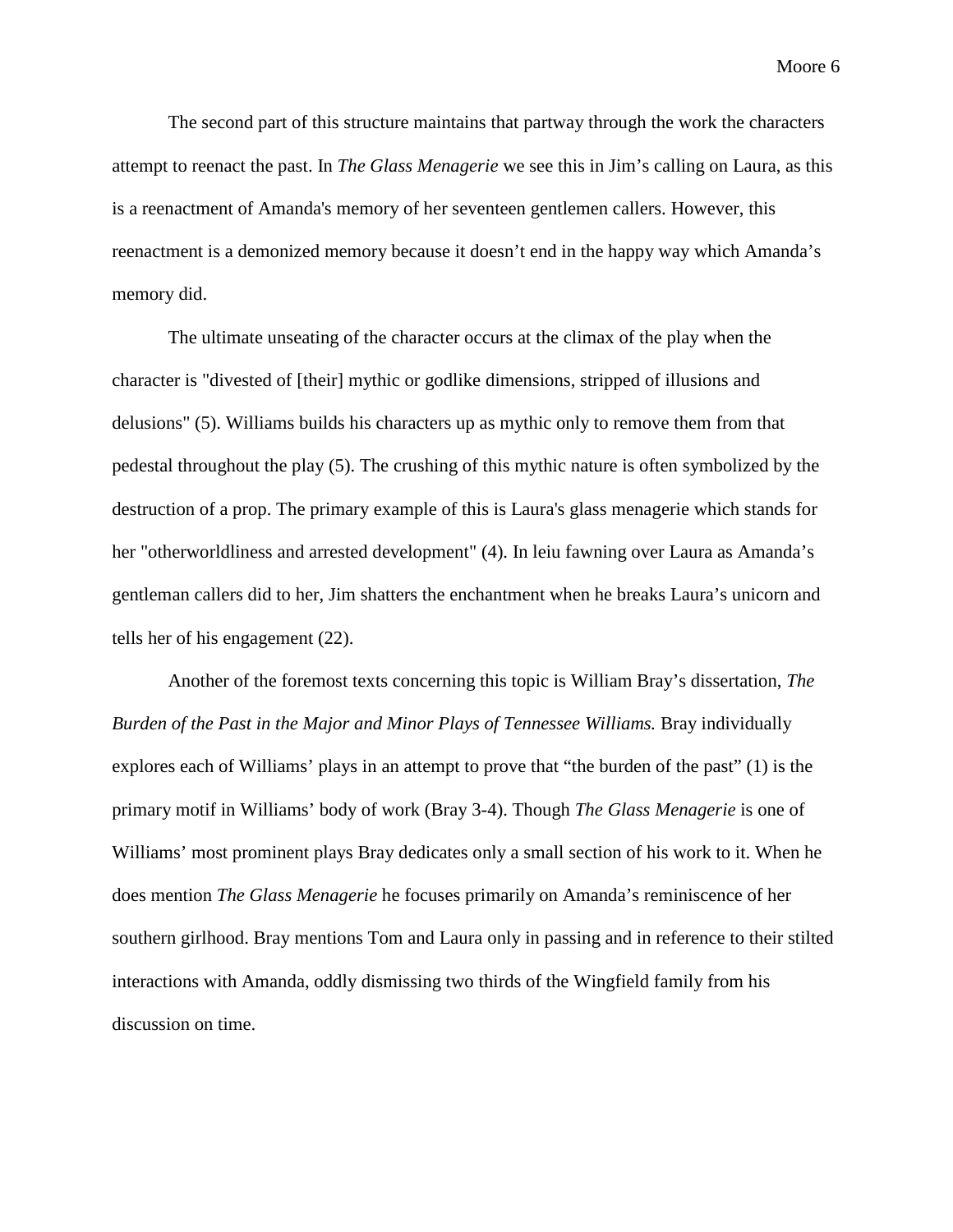Though these are the sole full-length explorations of time in Williams' work, another predominant study is Sam Bluefarb's article "The Glass Menagerie: Three Visions of Time." In discussing the role of time in the Wingfields' life Bluefarb asserts the eternal dominance of the past over the present and future (513). He maintains that the present and future are constantly viewed through the lens of the past, and that the past "actually determines the course that each of these shall take" (513). Amanda's focus on the past results in her attempts to overlay her past onto Laura's life, to essentially endeavor to turn Laura into the girl Amanda remembers herself to have been (514). Bluefarb also asserts that Tom is not actually obsessed with the future, but instead attempts to escape the past and present by focusing on the future. This ultimately places the past in a position of dominance over the future, as it is the past which propels Tom to focus on the future in the first place. Even when he reaches "the future" Bluefarb believes that Tom continues to spend all his time consumed with the guilt of leaving Laura behind (515)

Bluefarb is also one of the only critics who argues that Laura is genuinely disabled, making her the most realistic character in the play, because she is the only one who realizes the true gravity of her situation. In Bluefarb's interpretation, Amanda's attempt to dismiss Laura's disability as insignificant is only a symptom of Amanda's own inability to accept reality (517). The glass menagerie is seen not as a symbol of fantasy, as so many others have viewed it. Instead it is perceived as the one real thing that Laura holds onto, because at least the glass menagerie is more physical than her mother's obsession with the past or her brother's obsession with the future (517). Bluefarb makes the bold assessment that Laura is not focused on the past, present, or the future, but instead exists in a zone where time "[ceases] to have any meaning whatever" (517). Ultimately, Bluefarb sees Amanda as the most pitiable family member because unlike her children she is unable to find any way to escape her obsession with the past, whereas he believes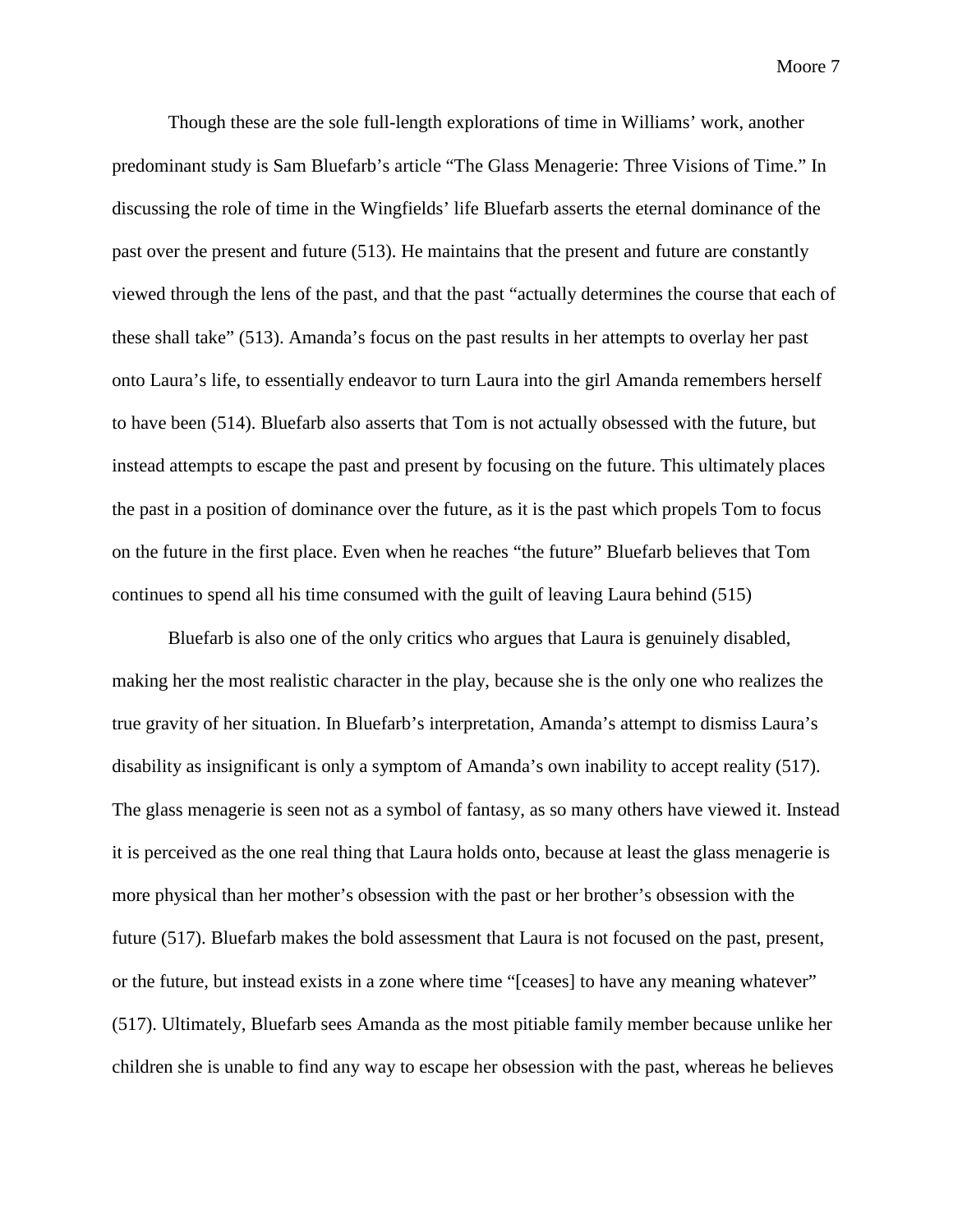her children have found their own individual ways to deal with their compulsions, disregarding whether their methods are healthy or not (518).

Like those before it the following analysis will focus at least partially on the role of the past in *The Glass Menagerie,* as it is unavoidably clear that "the burden of the past" (Bray 1) plays a crucial role in the Wingfields' lives, and that role must be discussed.

Additionally, besides Mishoe in portions, the aforementioned investigations seem to have become monogamously enamored with the role of the past, and either entirely dismiss or otherwise downplay the role of Tom's fixation on the future. Many scholars reference the past or memory in the titles of their analysis, such as William Bray's *The Burden of the Past in the Major and Minor Plays of Tennessee Williams* (Bray) or Judith Thompson's *Tennessee Williams' plays: Memory, Myth, and Symbol,* but Tom's fixation on the future is rarely, if ever, referenced. In the rare moment when his fixation with the future is mentioned scholars automatically assert that because *The Glass Menagerie* is a memory play Tom is currently stuck living in the past despite his textual fixation on the future (Bluefarb 515). They assert that because the play is Tom's memory the familial obsession with the past has finally overtaken him as well, but there seems to be evidence to suggest otherwise. However, regardless of whether Tom ends the play stuck in the past or the future, it doesn't affect the fact that it is important to discuss the effects of his extended obsession with the future. This is his state throughout almost the entirety of the play, and it does not seem that Williams would spend so much time focusing on Tom's obsession with the future if it were not critical to both Tom's character and the overarching thematic concerns of the play. The following will argue that Tom's fixation is indeed of great consequence, and ought not to be so readily dismissed.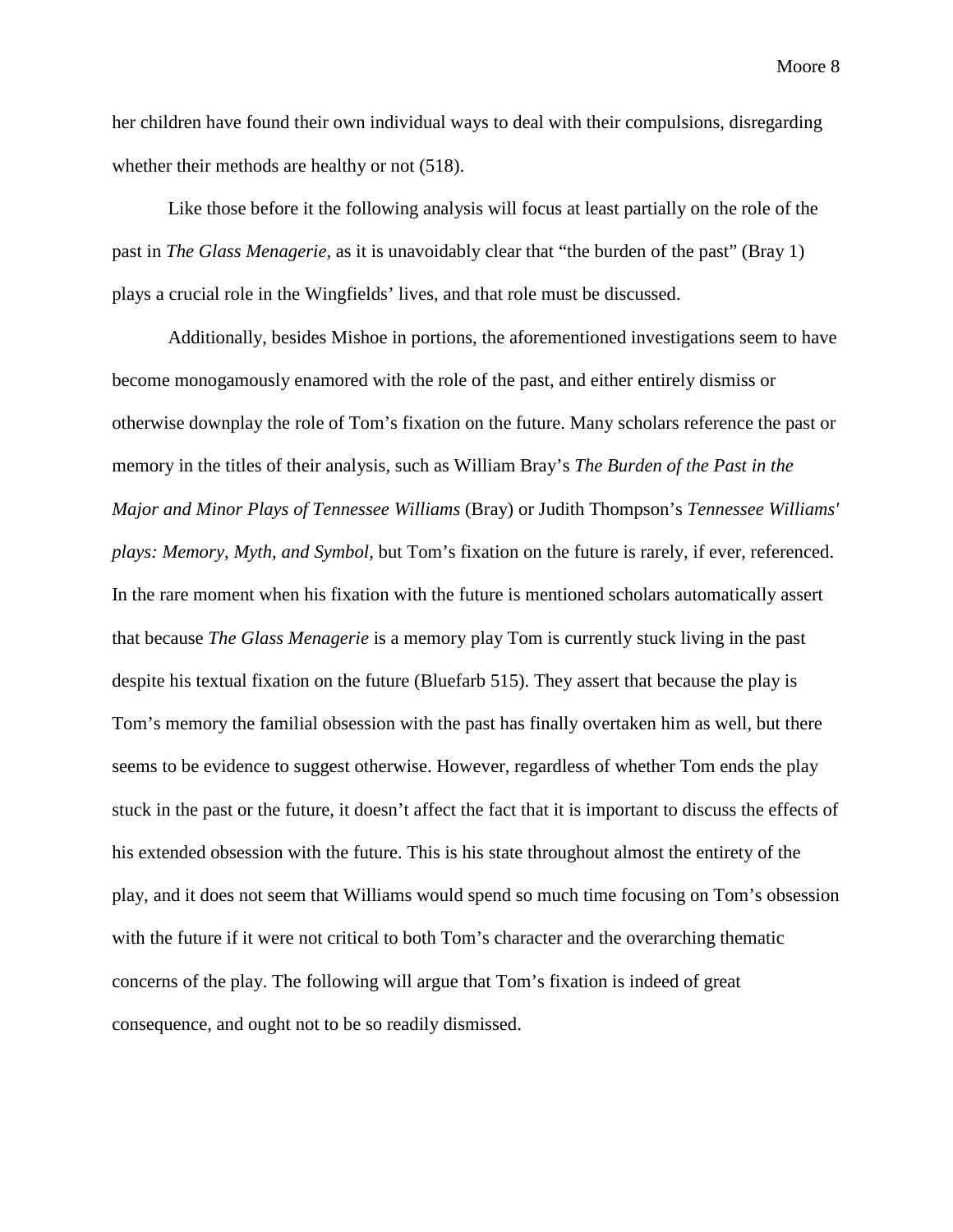Most important to note for the following analysis, the aforementioned critics analyze each member of the Wingfield individually, documenting their personal struggles with time. However, little focus has been placed upon how their personal struggles with time complicate the Wingfields ability to function properly as a family, even though the play shows that their inability to live within the present is incredibly destructive to the family as a whole.

If after reading *The Glass Menagerie* one were able to commission a temporally accurate family portrait of the Wingfields not one of them would be looking into the camera. Amanda, would have her head craned over her shoulder, constantly focused on that which is behind her. Her husband, the Wingfield patriarch, would enter the portrait only through the framed photograph of him hanging on the wall in the background, physically absent but still an emotionally charged elephant in the room. Laura would be looking down at the carpet, eyes slightly glazed over, staring at the fragile glass unicorn clasped in her trembling hands, unaware that a picture is even being taken. Tom, would be on the left edge of the photo, his body caught in a blur as he stands up to leave the frame without the photographer's permission, his mother and sister too distracted to note his departure.

Of course, no such physical portrait exists, but one can argue that *The Glass Menagerie* can be seen as the equivalent of a literary family portrait. All literature is a portrait of something, and like a portrait these characters are frozen in time, so focused on time gone by, or time approaching that they are veritably paralyzed in the present. Not one of the Wingfields is focused on the present, and at any point where they arguably are somewhat focused on the present it is a present viewed squarely through the past or future. When Amanda turns her head to the present it is to do nothing more than compare it with the inimitable glories of her southern girlhood. When Laura looks up from her glass menagerie, she is confronted by a present that is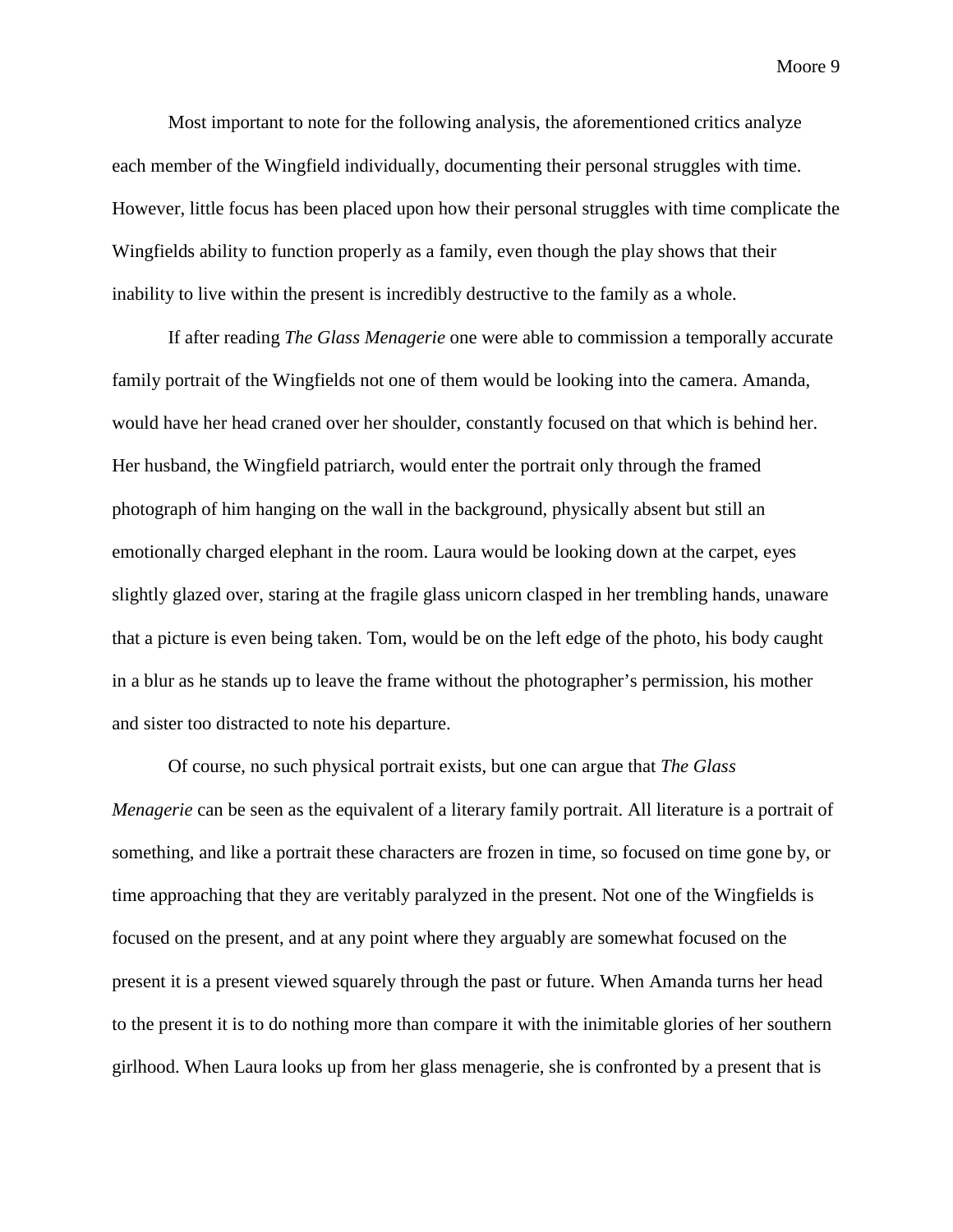irrevocably scarred by her memories of the past, a present that could have been different if she had not allowed her distorted memories of high school to stop her from making a change. When Tom focuses in on the present it is to do nothing more than lament how dissimilar it is to the glorious future he dreams of.

The Oxford English Dictionary defines a portrait as an image "which represents, typifies, or resembles the object described or implied; a type; a likeness." The main purpose of a portrait is to convey the self which exists beyond the portrait. The Wingfield family portrait is made up of three broken selves, each so focused on either the past or future that it wreaks havoc in the present. *The Glass Menagerie* could be described in a number of different ways, but one cannot deny that at its core the play is ultimately about a family, and the struggles of that family to properly function as a family. The following argues that there is significant textual evidence to suggest that the primary way in which the Wingfields' atemporal fixations affect them is in the consequential breakdown of communication within the family, and that this breakdown of communication renders them unable to function properly as the family unit they propose to be. Additionally this analysis proposes that through Laura's gentleman caller, Jim, Williams has embedded a possible solution to the Wingfields' problems.

In order to discuss how the Wingfield's atemporal fixations affect their ability to properly function and communicate as a family it is imperative to discuss some basic elements surrounding memory and hopes for the future, in order to build a foundation for their ability to have incredible consequences.

Memories often have rather destructive consequences on individuals primarily because they play a key role in the cognitive formation of the self. Philosopher David Hume, in his *Treatise on Human Nature*, said that "the self is 'nothing but a bundle or collection of different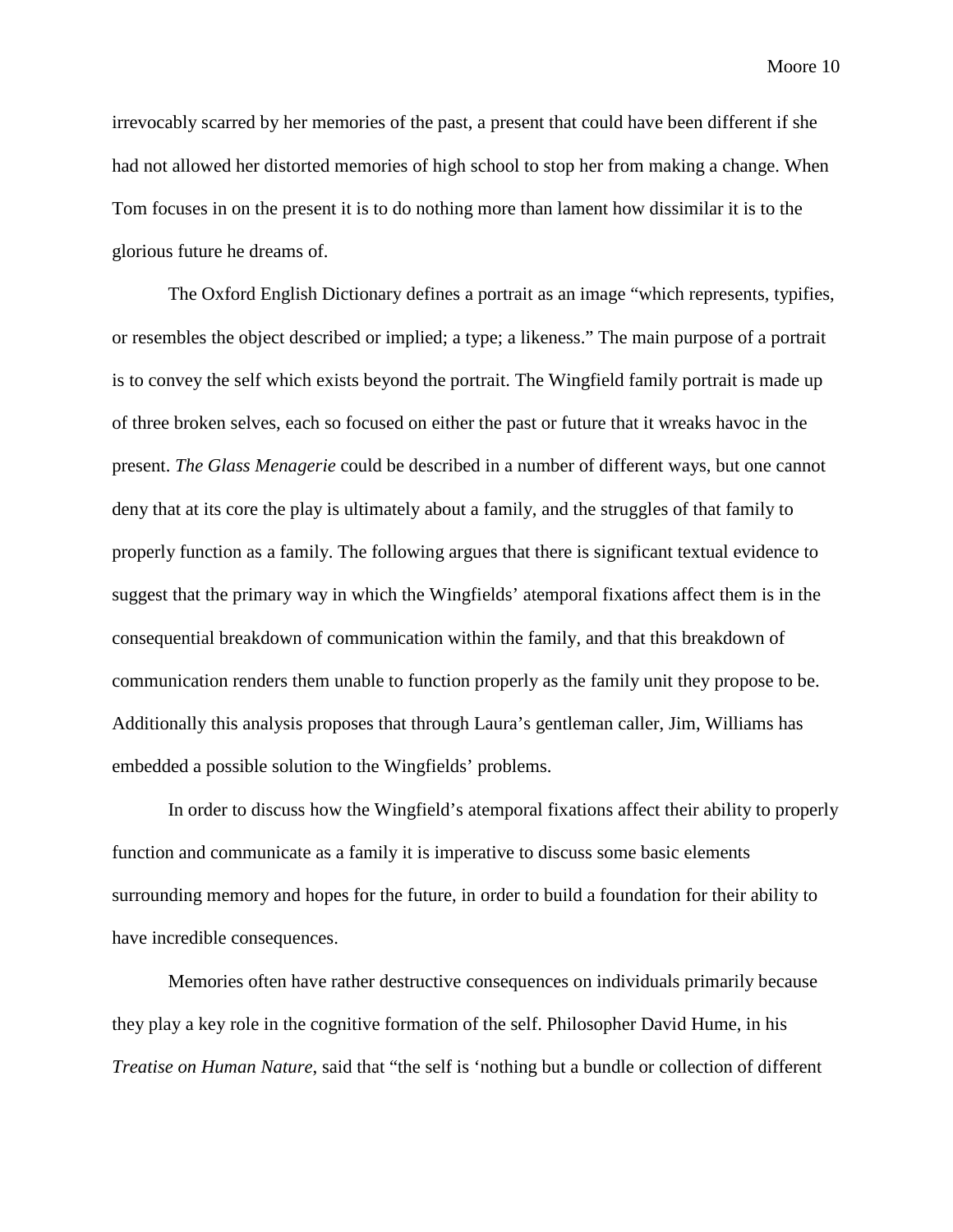perceptions' without any kind of substantial unity, identity, or structure" (Meyerhoff 32). Most of us would not agree with Hume's statement in full, if not out of the belief in some grand narrative which affords us a solid identity, then solely out of an attachment to the self we have always been. However, although one may discount the idea that humans are but a "bundle or collection of different perceptions" (32) there is something valuable to be considered in the concept that our perceptions dramatically affect who we are as individuals.

Psychologists Singer and Salovey discuss what they call "self-defining memories" (9) in their book *The Remembered Self* describing these memories as those which we place a greater importance on and which hold a prominent role in influencing our identities and personalities. Memories in this category are generally either memories of triumph which propel our selfesteem to great heights, or memories of horrific defeat which create within us a sense of inadequacy. These memories are often associated with core beliefs that we have about our personality, or elements of our personality that we are struggling with (Singer 12-14). It's also interesting to note that these memories do not necessarily have to be true in order for them to be incredibly affecting. Singer and Salovey state that some of these self-defining memories often "contain but a kernel of their original truth and may be filled with embellishments [and] false recollections" (13).

This belief about self-defining memories mirrors Laura and Amanda's memories of the past, as there is much to indicate that their self-defining memories are sensationalized. Amanda's story of her southern past sounds almost like a legend when she tells it, and the idea of seventeen gentleman callers showing up to one house is one day is just too grandiose to believe. Bray even asserts that her "mental stability [has] been dangerously undermined" (58). Conversely, when Laura mentions to Jim about how embarrassed she used to be about her disability when she had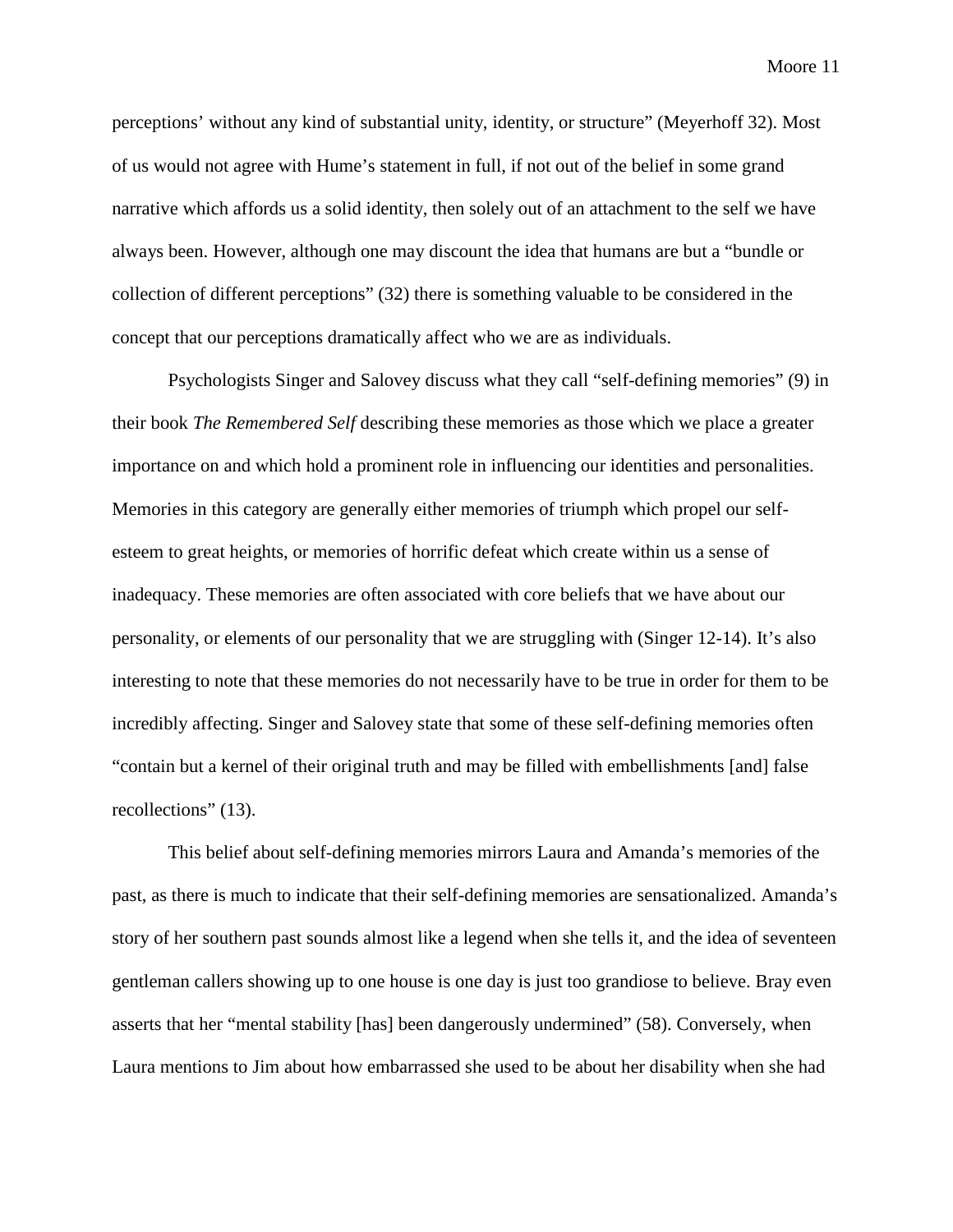to walk into choral practice, Jim says "Oh, a little physical defect is all you have. It's hardly noticeable even! Magnified a thousand times by your imagination!" (60). Readers can choose to discount Jim's admission as nothing more than his ignorance of Laura in high school. However, knowing that Tom states in his beginning monologue that Jim is "the most realistic character in the play" (11) makes one think that Jim's statements are those in the play which we must take most at face value, and his statement is one that indicates that Laura's disability is not as noticeable as she seems to believe.

These self-defining memories can affect a person in good ways if learn from the mistakes of their past, or they can affect them in bad ways if they allow nostalgia to cheapen the present, or allow fear to paralyze the present. Unfortunately for the Laura and Amanda the effects are of the latter category. As Tom points out in the above quote, these characters' memories are not realistic. They are founded upon some element of reality, but that reality is a reality "dimly lit" (Williams 11) and unconsciously sensationalized. Whether a memory is factually true or not, it is "true" for the person who is "remembering" it, and a belief can affect us as long as we belief it, regardless of its factual authenticity. Many of us would like to feel a certain control over and objectivity towards our memories, but unfortunately that desire is far from the truth. Our memories are nearly entirely constructed objects, but despite their constructed nature they play a pivotal role in determining the way we perceive ourselves. It is these constructed memories which sadly all but define Amanda and Laura, and the following will show that these memories which are draw them backwards into the past make them unable to communicate with one another in the present.

While Laura and Amanda are fixated on the past, Tom is fixated on the future, and one can propose that actions in the present are defined by our hopes for the future similarly to how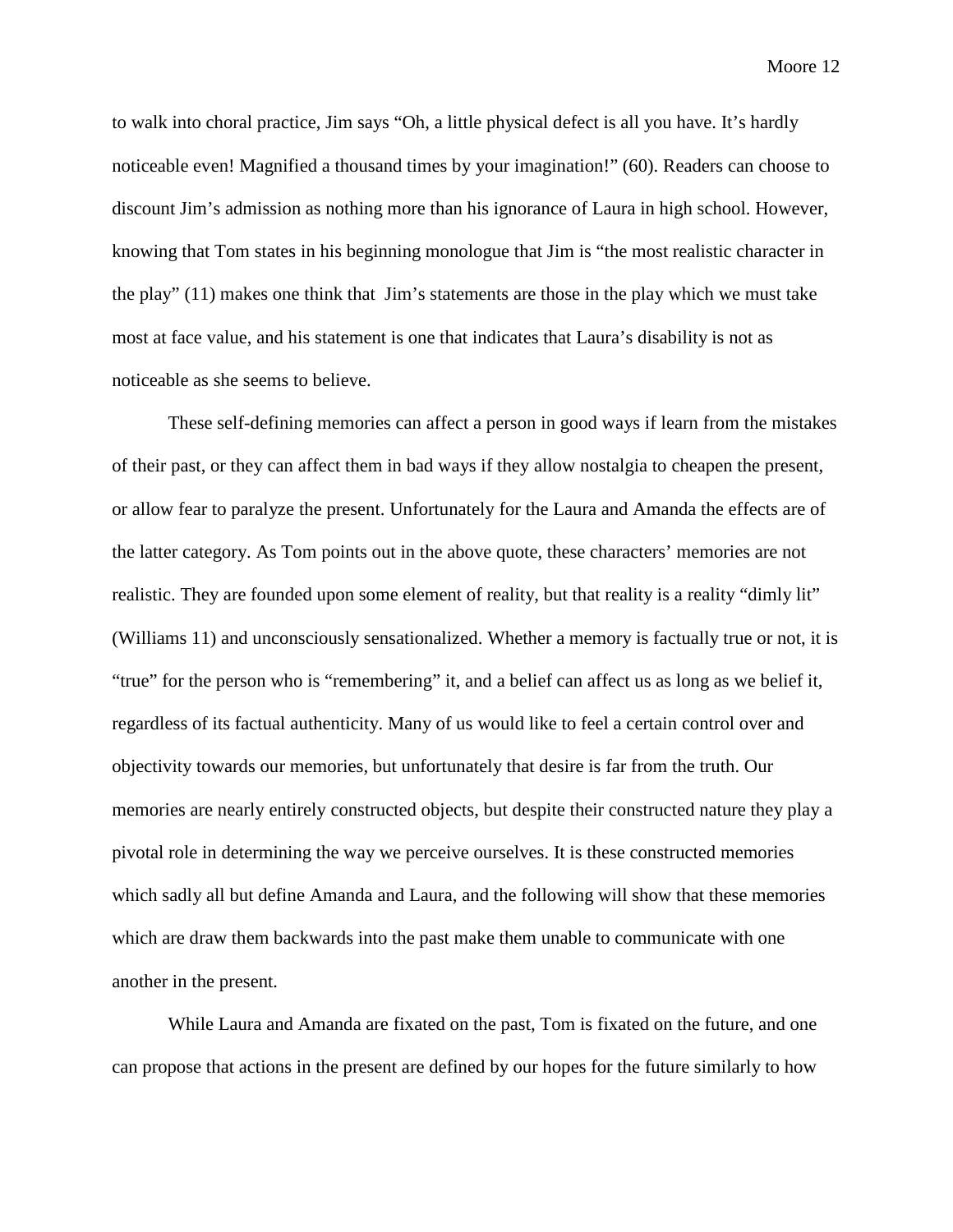they are defined by the past. Unfortunately there has been very little research done on how a person's dreams for the future affect them, primarily because hopes and dreams have yet to occur, thus making them rather difficult to analyze in the way one can analyze memories which by definition have already occurred. In a fixation on memory a person is trying successfully to escape their memories or lamenting the fact that their past is not their present. Conversely, a person who fixates on the future is generally trying to escape their present, and lamenting the fact that their desired future is not yet their present. Logically one can assume that a person who is always planning and wishing for the future must possess some discontentment with the present. Author John Green actually argues the connectedness of concepts of memory and imagining the future, saying that "imagining the future is a kind of nostalgia. You spend your whole life stuck in the labyrinth, thinking about how you'll escape it one day, and how awesome it will be, and imagining that future keeps you going, but you never do it. You just use the future to escape the present" (54).

In one study done, a man's frontal lobe was removed after an accident and after conducting tests they found that the man could do nearly everything on a test except plan for future events. The man was described as being frozen in a "permanent present" (Gilbert 15). Daniel Gilbert, the author of *Stumbling on Happiness*, agrees saying "how bizarre and surreal it must be to serve a life sentence in the prison to the moment, trapped forever in the perpetual now, a world without end, a time without later" (15). Admittedly, to live in the permanent present would be a great burden, but living in the permanent future as Tom does is also a burdensome state. However, except for the microscopic amount of people who are unfortunately missing their frontal lobes, Gilbert states that the majority of us are at least "part time residents of the future" (16), and this statement is very much true for Tom, though he has perhaps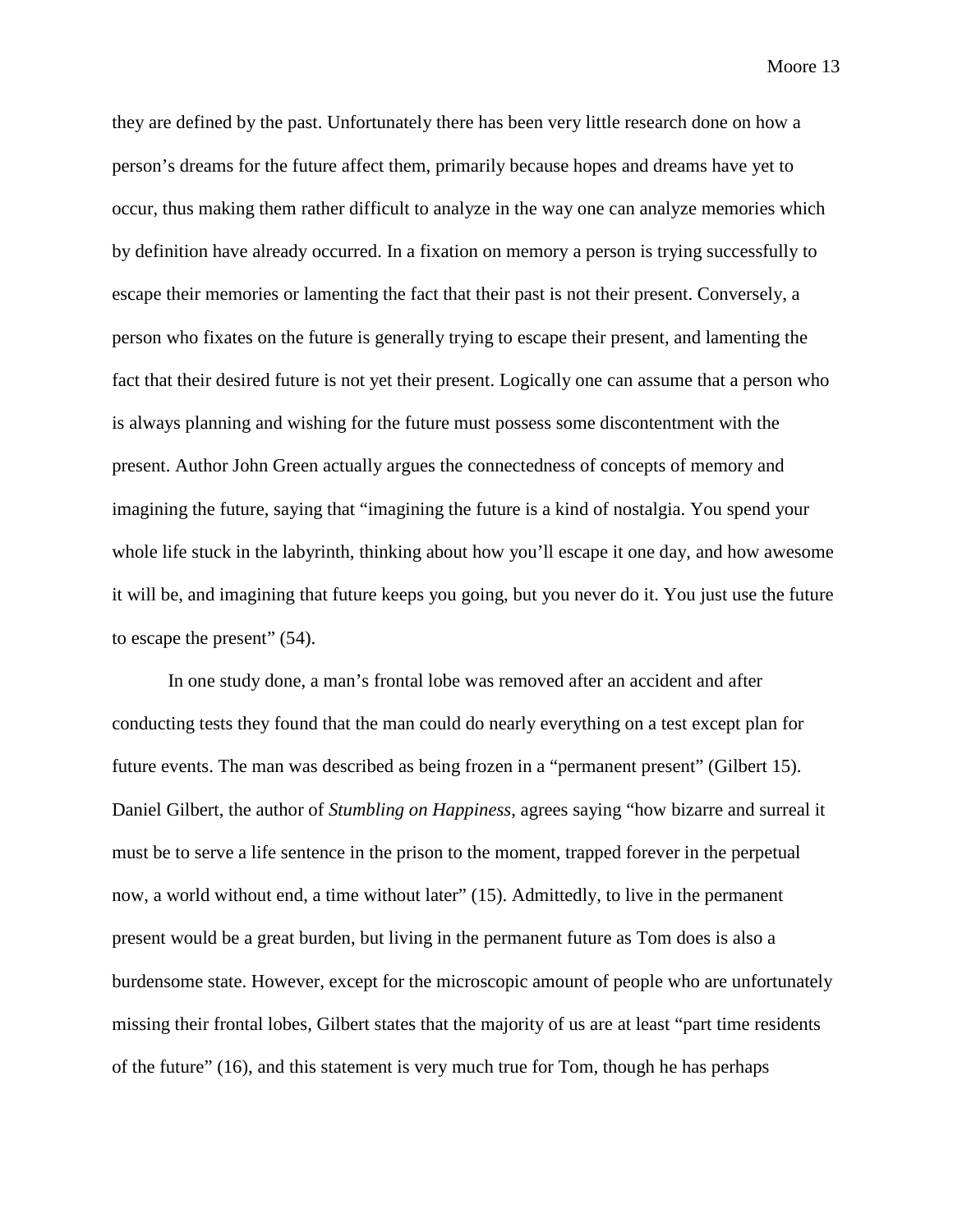exceeded the quote and has been promoted to full time, a promotion which no one should

congratulate him on.

The preceding pages have documented the ability for both memories and hopes for the future to be incredibly destructive in one's ability to live in the present, and this is certainly true of the Wingfield family. The following analysis will now document evidence to suggest that what the primary problem which the Wingfields atemporal fixations cause is the breakdown of what many consider the fundamental key to any relationship: communication

It has been widely overlooked by critics, but direct references to speech and communication are abundant throughout *The Glass Menagerie*, and at some point within the play every single character references the difficulty of communication. A reader cannot get very far into this play without realizing that these characters have an incredibly difficult time communicating with each other, whether in actions or words. Additionally, nearly all of these references to speech are paired somehow with references to an inability to live in the present.

References to communication initially arise in an early conversation between Tom and Amanda. He is sitting at his desk writing, and when she asks him what he is doing he snaps at her. Amanda is upset by this, and it's interesting to note that her first response to his behavior is to command, "Don't you dare talk to me like that!" (22), and as he continues to yell she tells him to "lower his voice" (22). Both of these are direction references to communication, and particularly Amanda's desire for him to cease communication. Their argument escalates beyond this resulting in the following exchange:

*Amanda*: Don't you dare talk to me like that!

*Tom*: No, I mustn't say anything! I've just got to keep quiet and let you do all the talking. *Amanda*: Let me tell you something!

Moore 14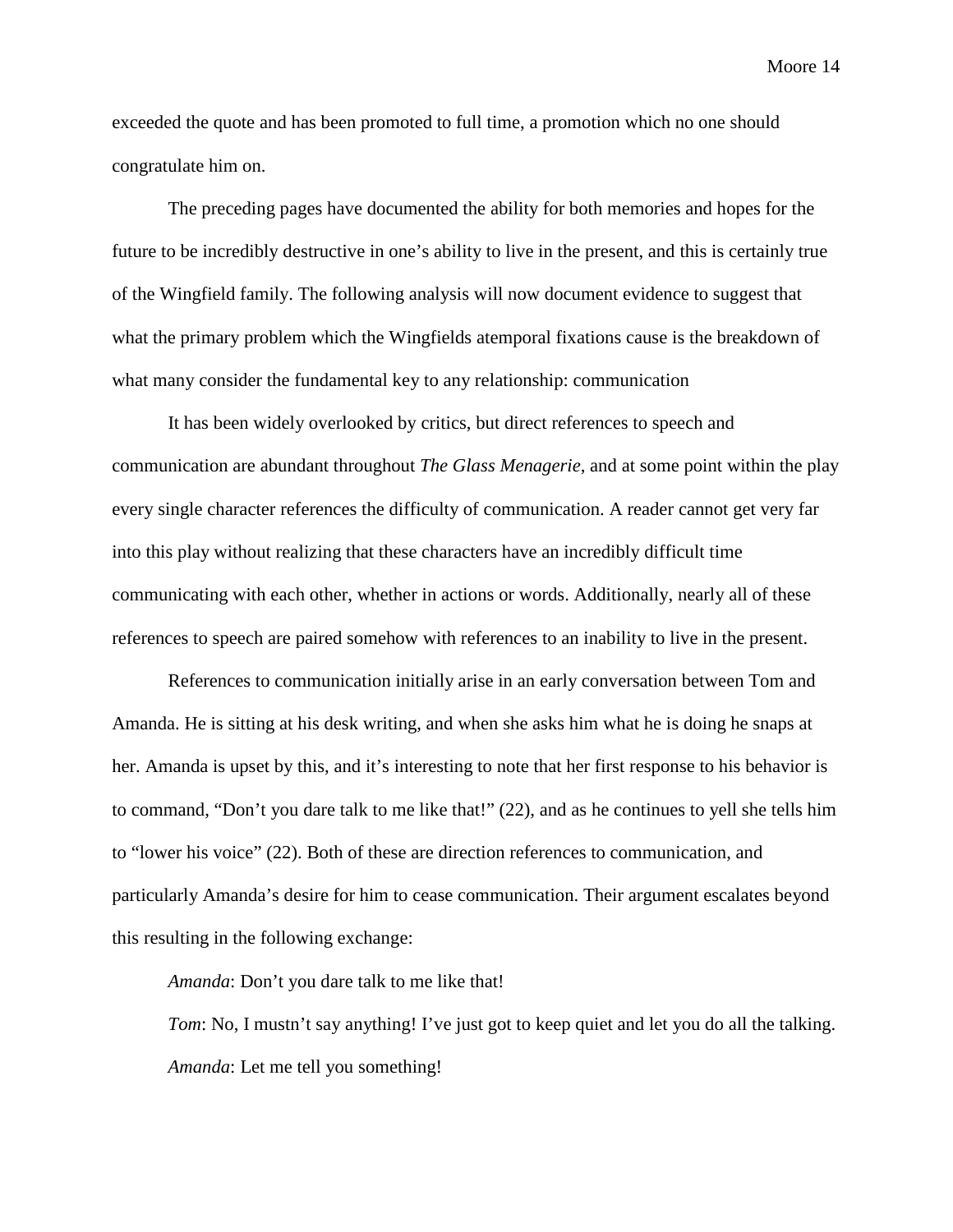*Tom*: I don't want to hear any more.

*Amanda*: You will hear more!

*Tom*: Well, I'm not going to listen (22-23).

It's easy to overlook this as nothing more than a petty screaming match between mother and son, but in every single line in the above exchange there is a reference to communication more than a half dozen, including *talk, say, talking, tell, hear,* and *listen*, and this is just *one* of many similar arguments that occur between Amanda and Tom. It's important to note that many of the threats which Tom and Amanda level at one another are based in attempts to silence or revoke their communication with the other. Amanda attempts to revoke his ability to communicate by telling him, "Don't you dare talk to me like that!" (23). Conversely, Tom tells Amanda that he is not going to listen to her, thus revoking her ability to effectively communicate with him even if she persists on talking.

The above argument makes evident Tom and Amanda's inability to communicate with each other, but following the above exchange there is evidence that their lack of communication lies directly in their inability to live in the present. Though the fight is not originally propelled by Tom and Amanda's fixations on the future and past respectively, it is arguably their mocking of the others' fixation that pushes the argument toward its explosive climax.

As this argument reaches its climax Tom makes a customary threat of his and tells his mother that he's going to go to the movies. This might seem insignificant at first, nothing more than a way for Tom to escape the argument. However, it rises in significance later on when Tom explains in the following monologue that movies are his way of escaping the present, and dreaming of a more exciting future: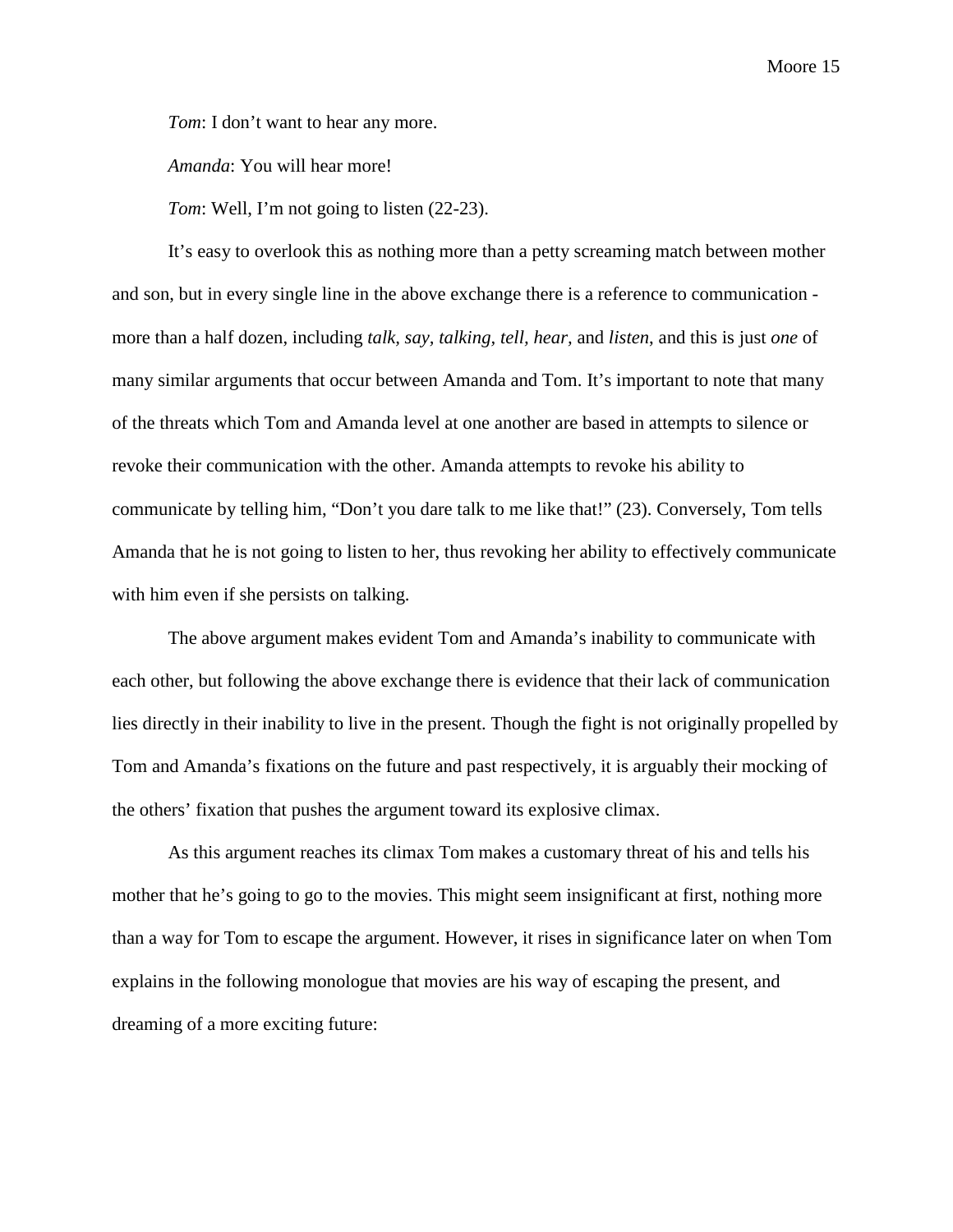*Tom*: Yes, movies! Look at them ... All of those glamorous people - having adventures hogging it all, gobbling the whole thing up! You know what happens? People go to the movies instead of moving! Hollywood characters are supposed to have all the adventures for everybody in America, while everybody in America sits in a dark room and watches them have them! Yes, until there's a war. That's when adventure becomes available to the masses! Everyone's dish, not only Gable's! Then the people in the dark room come out of the dark room to have some adventure themselves- goody- goody! It's our turn now, to go to the South Sea Islands - to make a safari - to be exotic, far-off! - But I'm not patient. I don't want to wait till then. I'm tired of the movies and I am about to move! (Williams 48).

References to movement are rather important to the discussion, as one can argue that the opposite of "to move" is "to stay", and Tom clearly does not desire to stay where he is: living in a house with his mother and sister. Instead he wants to move, to have an adventure, just like his father who "fell in love with long distance – so he gave up his job with the telephone company and skipped the light fantastic out of town" (11). Tom also notes that he wants to go to the South Sea Islands, a rather interesting choice being that his father's last letter was from the Pacific Coast of Mexico, and the Pacific Ocean is often referred to as the South Sea, which only further indicates that Tom is focused on the future in the way that his father was. In this instance one sees that Tom's fixation on the future is his way of avoiding communication with his family. Instead of responding when Amanda begins talking to him, he retreats into his cocoon of the future through the avenue of movies.

Conversely, when Amanda tells him that she doesn't want him to go to the movies, Tom's way of coping with his mother's overbearing presence is to attack her coping mechanism: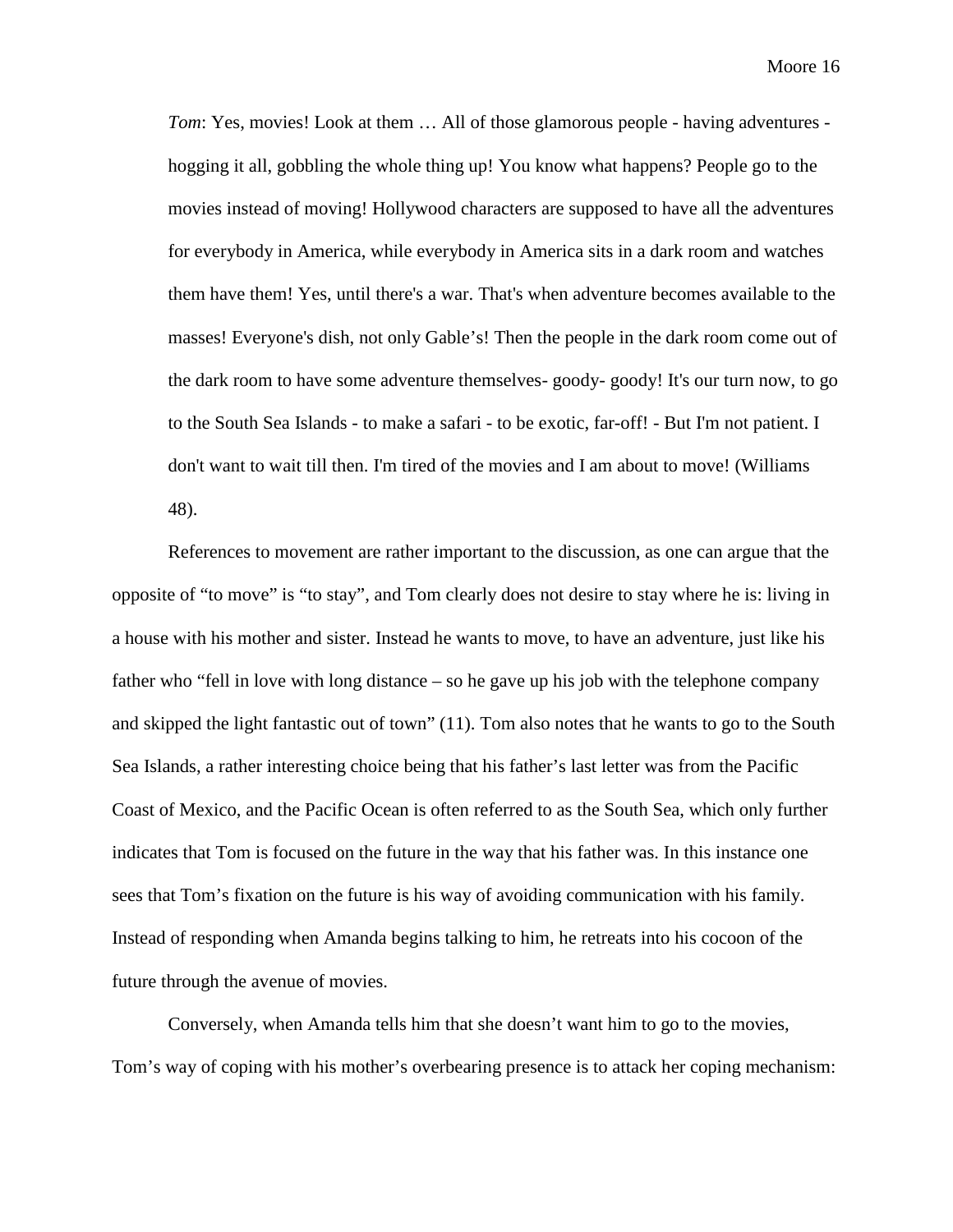nostalgia. In a frenzy produced by his mother's disbelief that he actually spends all his evenings at the movies Tom becomes sarcastic towards his mother and begins an absurd rant about how he is "a dynamic czar of the underworld" (24) and tells her "some night [my friends are] going to blow us all sky-high. And will I be glad! Will I be happy! And so will you be. You'll go up-upover Blue Mountain on a broomstick! With seventeen gentleman callers. You ugly babbling witch!" (24). Blue Mountain is the name of Amanda's childhood home, the home she remembers so fondly in her memory, and it is once Tom mocks the past that Amanda effectively repeals all prospect of conversation, warning him " [I will] never speak to you again as long as you live until you apologize to me!" (24). Prior to mentioning their atemporal fixations Tom and Amanda were faltering in communication, but it is ultimately their atemporal fixations which shut the conversation down entirely. This exchange makes it clear that both Tom and Amanda esteem their atemporal fixations at a higher value than their communication with each other, because once their fixation is mocked or belittled all communication between the two of them becomes impossible.

At the culmination of this argument Tom begins to stomp out of the house and part of his coat flies off and knocks some animals off Laura's glass menagerie. Since *The Glass Menagerie*'s publication critics have seen the glass menagerie as a symbol of a number of different things. Thompson sees the menagerie as a symbol of Laura's "arrested emotional development, and in her inability to cope with the demands of a flesh and blood world" (15), stating that "its frozen animal forms image her own immobilized animal of sexual nature" (15). Another critic view the menagerie as her way of escaping her memories of her disability, saying that her disability "so embarrass[es] her that she retreats from all human contact. She seeks refuge in a world of dreams and glass figures" (The English Journal 209). Either way, whether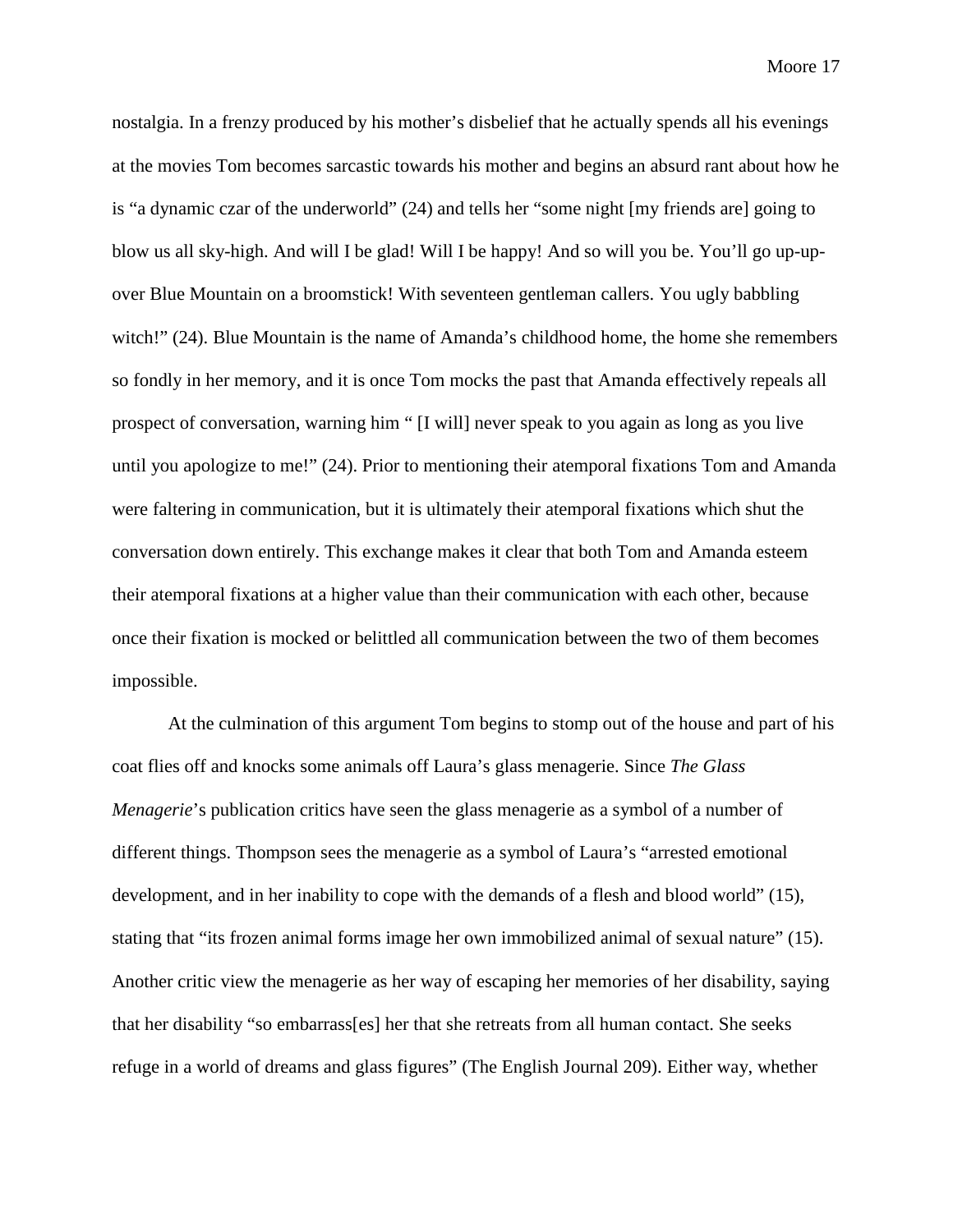the glass menagerie is a symbol for her "arrested development and otherworldliness" (Thompson 4) or a symbol for a retreat into a "world of dreams" (The English Journal 209) due to embarrassment over her disability, it's important to note what is ultimately causing this retreat is her inability to let go of the past. Most adults do not spend their time playing with toys, but because Laura is stuck in a state of arrested development she spends virtually all her time playing with little glass animals like she is still a child. Also, beyond a simple refuge or retreat the play also seems to suggest that the menagerie is a physical embodiment and extension of Laura, particularly in the stage directions when Williams describes Laura, saying a "fragile unearthly prettiness had come out in [her], she is like a piece of translucent glass touched by light, given a momentary radiance, not actual, not lasting" (Williams 42). In the stage directions of this scene Williams notes that as the glass menagerie shatters "Laura cries out as if wounded" (Williams 24). She cries out as if she herself has been physically shattered, because as Thompson indicates, the menagerie is the embodiment of a deeply emotional part of her (15).

Her feeling of being shattered along with the glass menagerie shows her deeply ingrained obsession with the past, but her reaction following the shattering shows that past's ability to terminate communication. After Tom shatters part of the glass menagerie Amanda runs out of the room, and Tom is left alone with Laura. The stage directions indicate that "he stares at her stupidly for a moment. Then he crosses to the shelf holding [the] glass menagerie. Drops awkwardly on his knees to collect fallen glass, glancing at Laura as if he would speak, but couldn't" (25). It is important to note that it is only *after* Tom breaks the symbol of Laura's fixation on the past that communication ceases between the pair. Once again, a fixation on the past has stopped the family from being able to communicate in the present. Tom understands Laura's love for the menagerie, and symbolically her arrested development due to her self-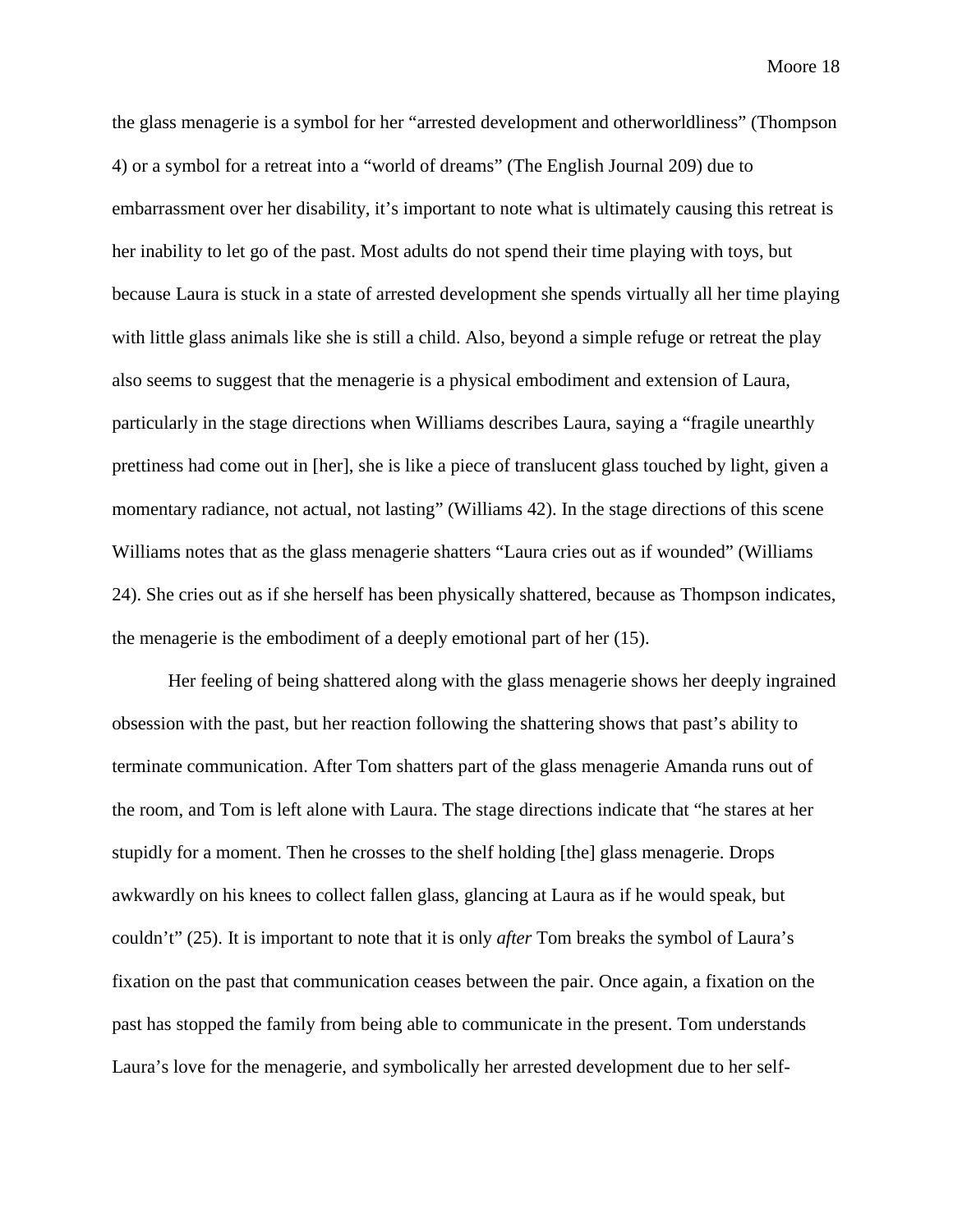defining memory of high school, and as he breaks this symbol it's important to note that he wants to speak, but he can't. He can't speak to Laura, because in this moment he has literally shattered part of her, rendering conversation impossible. Like Tom and Amanda's preceding fight, it is only when a memory of the past is tainted that communication between the family is completely eradicated.

Following this fight it's also interesting to note that until Tom apologizes to Amanda she is unable to communicate with him, and filters all of her communication through Laura. Amanda says to Laura, "tell your brother his coffee is ready", and when Laura goes out of earshot of Amanda to convey this message to her brother she pleads that the two begin speaking to another. This pleading results in the following exchange between Tom and Laura:

*Tom*: She won't to me. It's her that started not speaking.

*Laura*: If you just say you're sorry she'll start speaking.

*Tom*: Her not speaking – is that such a tragedy?

*Laura*: Please – please! (27)

Amanda is offstage during this conversation, but when she enters the stage and runs into Tom she looks at him and says, "Who are you?" (28), as if her anger over his mockery of her past has literally erased him from her memory, as if she has mentally disowned her own son. She leaves the coffee on the table, and he picks it up to drink it, but she will not even look at him as she does so, the stage directions indicating that "she turns her back from him" (28). Even when he burns his mouth on his coffee and gasps she stops herself from turning around to glance at him (28). Both begin to clear their throats, a subtle indication by Williams that they wish to speak but that until the mocking of their atemporal fixations has been renounced, they have lost their voices. And indeed, it is not until Tom apologizes for making fun of her reminiscence,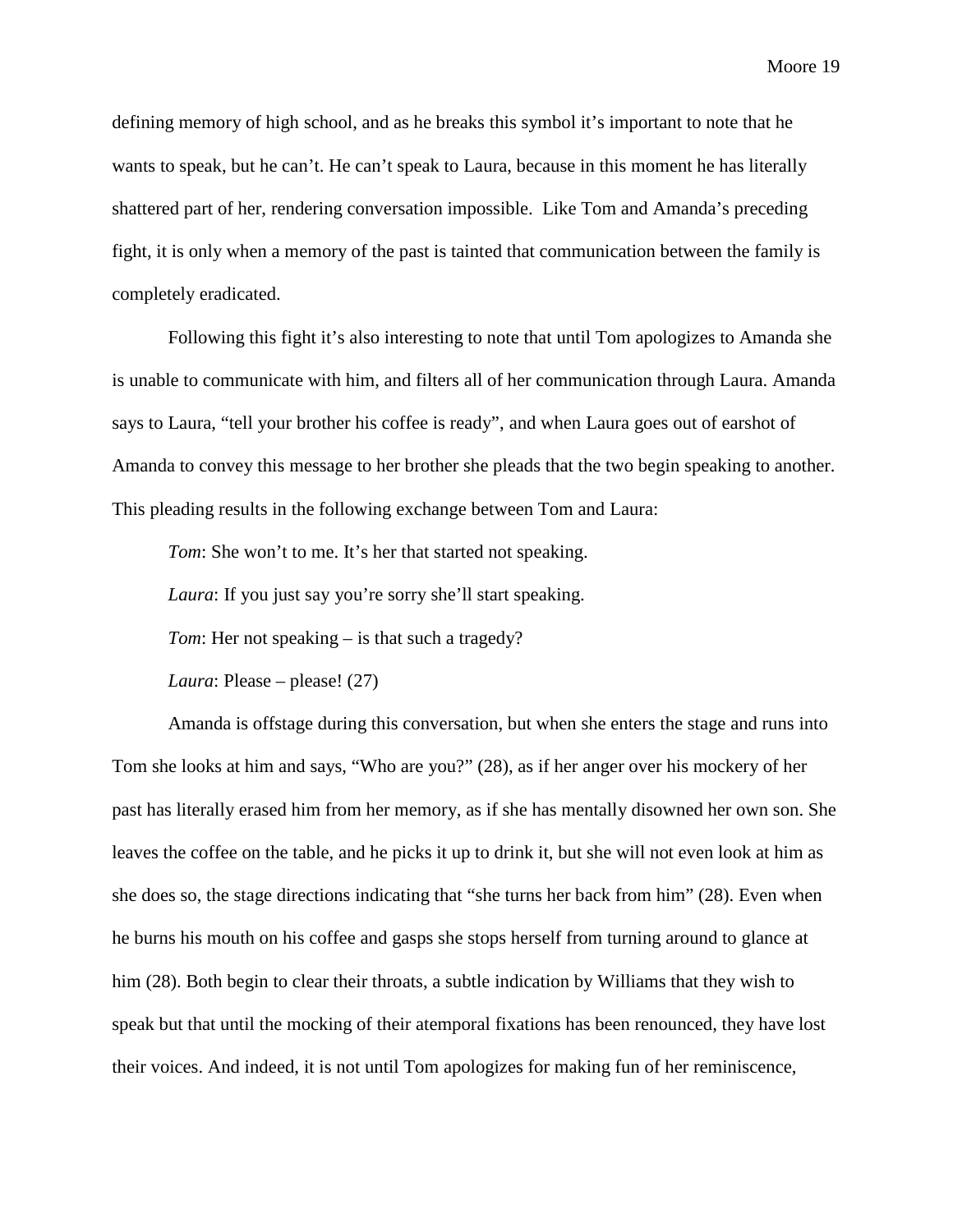saying "I'm sorry for all those things I said. I didn't mean it" (28) that Amanda is once again able to speak to him. It is as if his revocation of the mockery of her reminiscence has unfrozen the conversation. Later on she tells him "if you hadn't spoken, I would have spoken to you" (29), but she only says this after her son has broken the tension, once again emphasizing her inability to communicate after having her atemporal fixations mocked.

Just in these few brief scenes readers are able to see the consequences which atemporal fixations have placed on the present, and though some of these exchanges between the Wingfields seem passionate, perhaps the strongest evidence of the ability for atemporal fixations to rip apart a family is the Wingfield who is no longer present: Mr. Wingfield. There are not very many references to Mr. Wingfield within the play, but even the brief references that there are seem to reveal his inability to communicate with this own family. The first thing readers learn about him is that he is a "telephone man who fell in love with long distance" (11). His future absence within the family makes it incredibly ironic that he works with telephones, arguably one of the most direct forms of communication. His job is literally to foster communication between others and yet Mr. Wingfield is unable to properly communicate with his own family. Williams is a practiced writer and it seems that the choice of making Mr. Wingfield a telephone man is supposed to directly convey the irony of the Wingfields situation: he works at a telephone company, and yet he is the patriarch of a family who is completely unable to communicate with one another. This is seen foremost in the fact that he quits the telephone company, which one can view as symbolic of his hanging up on communication with his own family (11). Additionally, his inability to communicate with his family is seen in that the last letter that he writes to the family after leaving home says simply "Hello-Goodbye!" (11). "Hello-Goodbye!" is an prime example of faulty communication. In fact, not only is it fault communication, but it is the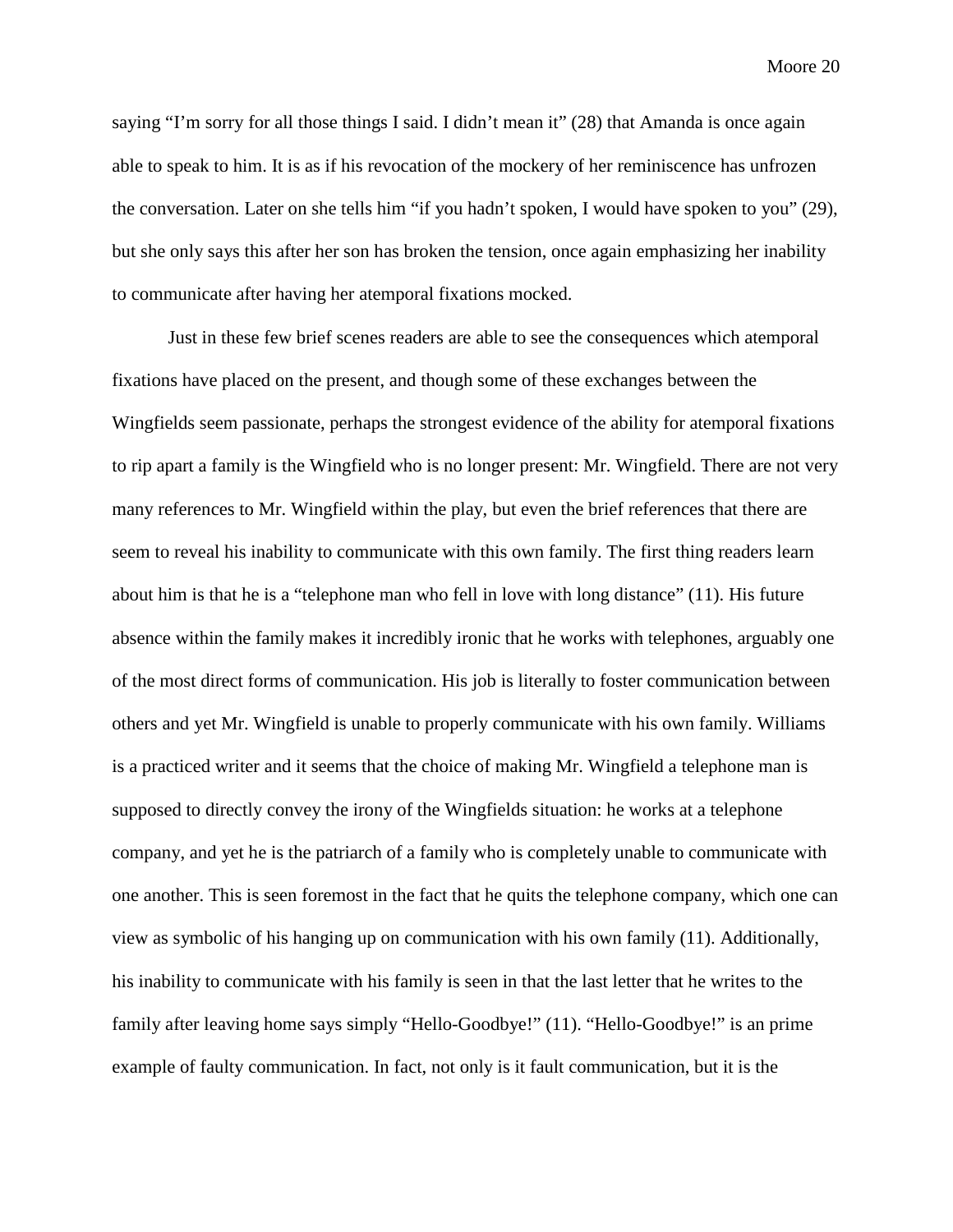absence of communication: a functionary greeting and salutation with no message sandwiched between them. Like Tom, the matriarch of the Wingfield family is so fixated on a brighter future out in the same "exotic" places that his son dreams of that it impedes his ability to communicate with his family, and he cuts off communication in the most final way a person can: abandonment.

In the analysis of the past scenes it has been shown that the Wingfields' fixations on the past and future have often proved stumbling blocks in their ability to communicate with one another at all, in some moments literally driving them to complete silence. However, in addition to sometimes rendering the Wingfields unable to communicate with one another at all, occasionally their fixations on the past and future also make them unable to communicate *honestly* with one another when they do manage to "communicate". The following *instances* are examples wherein communication is present, but both the verbal and physical statements do not convey the truth of the situation.

Out of all three of the Wingfields Laura is the primary character who maintains a sense of politeness in her speech and behavior, but ultimately these actions are nothing more than deception and a lack of communication masquerading as civility. While Tom's fights with his mother are frenzied and sarcastic, Laura is much less confrontational in her communication with Amanda. However, despite her quiet demeanor around her mother, their communication is equally stilted, because it does not convey the truth of who Laura is. The primary and most obvious example this devious communication occurs when Laura tells Amanda that she has been spending her days at typing school, when in reality she has been wandering around the streets of St. Louis. Laura enrolled in business school like her mother wanted her to, but the selfconsciousness that she has developed over the years due to her disability makes her so nervous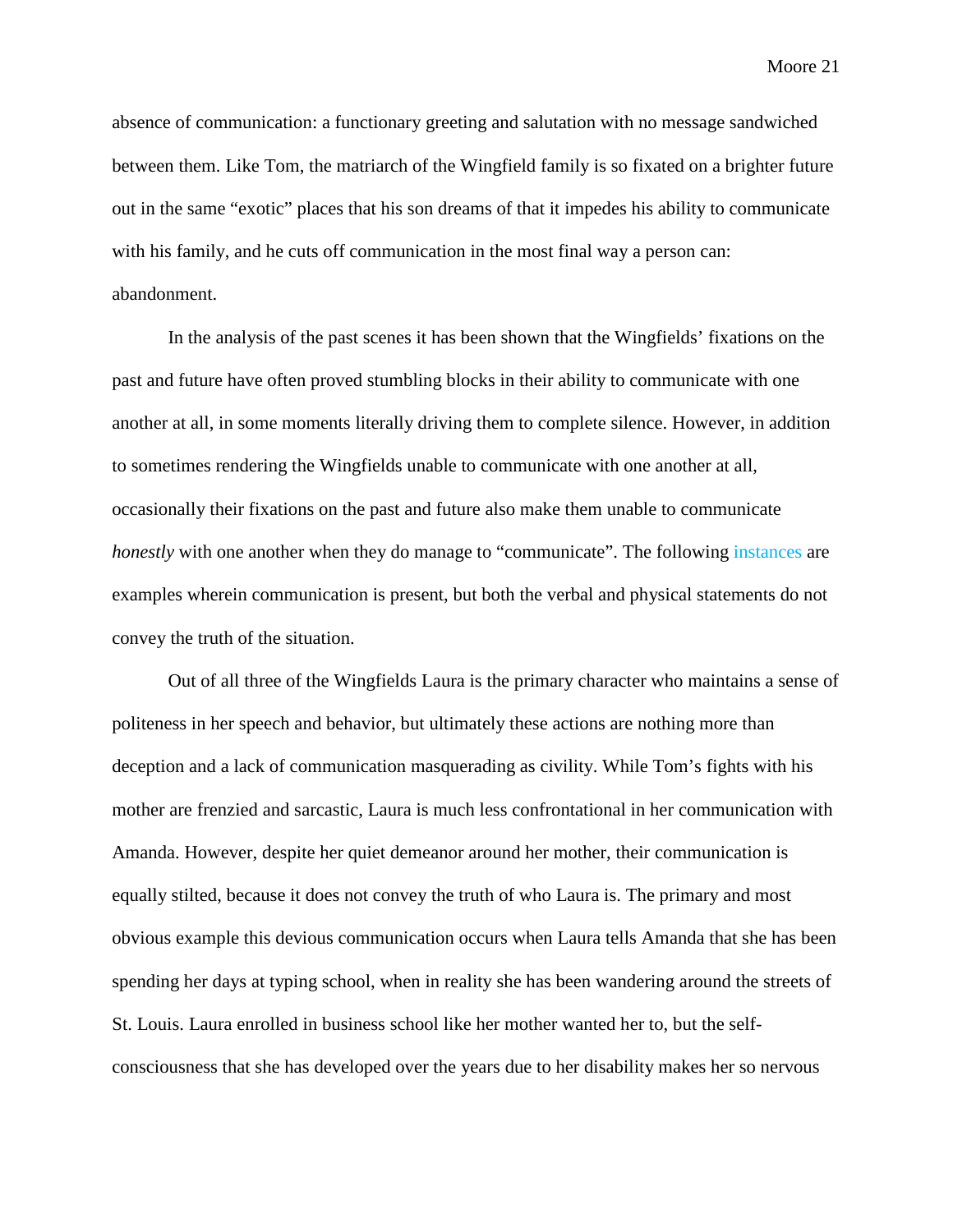that she becomes sick on her first day and never returns. Instead of telling her mother that she is too nervous to attend school Laura is unable to express her feelings to her mother and instead spends nearly her entire day every day wandering around the city. When Amanda mentions Laura to the typing instructor and realizes that Laura has not been attending school the following conversation ensues:

*Amanda*: From half-past seven till five every day you mean to tell me you walked around the park because you wanted to make me think you were still going to Rubicam's Business College? Why you did all that to deceive me, just for deception! Why? Why? Why? Why?

*Laura*: Mother, when you're disappointed, you get that awful suffering look on your face, like the picture of Jesus' mother in the Museum! (17-18)

To deceive someone is to cause that person to believe something that  $\sin^2 t$  true – to purposefully communicate misinformation, and in the preceding conversation one can clearly see that Laura has deceived Amanda, once again exhibiting this family's inability to honestly communicate with one another.

However, it's important to note that Laura's purpose in deception lines in her inability to relinquish the past. She lies to Amanda to avoid disappointing her, and the reason Amanda would be disappointed in Laura for skipping business school is because it shows her completely inability to move beyond the past, to move beyond her previous experience in school and start afresh as an adult. One can know this because right before Amanda confronts Laura she snaps "I was under the impression that you were an adult, but evidently I was very much mistaken" (16), indicating that Laura's childishness, and thus her connection with the past, is at the root of her deception. A moment later she once again indicates that a fixation on the past is at the root of the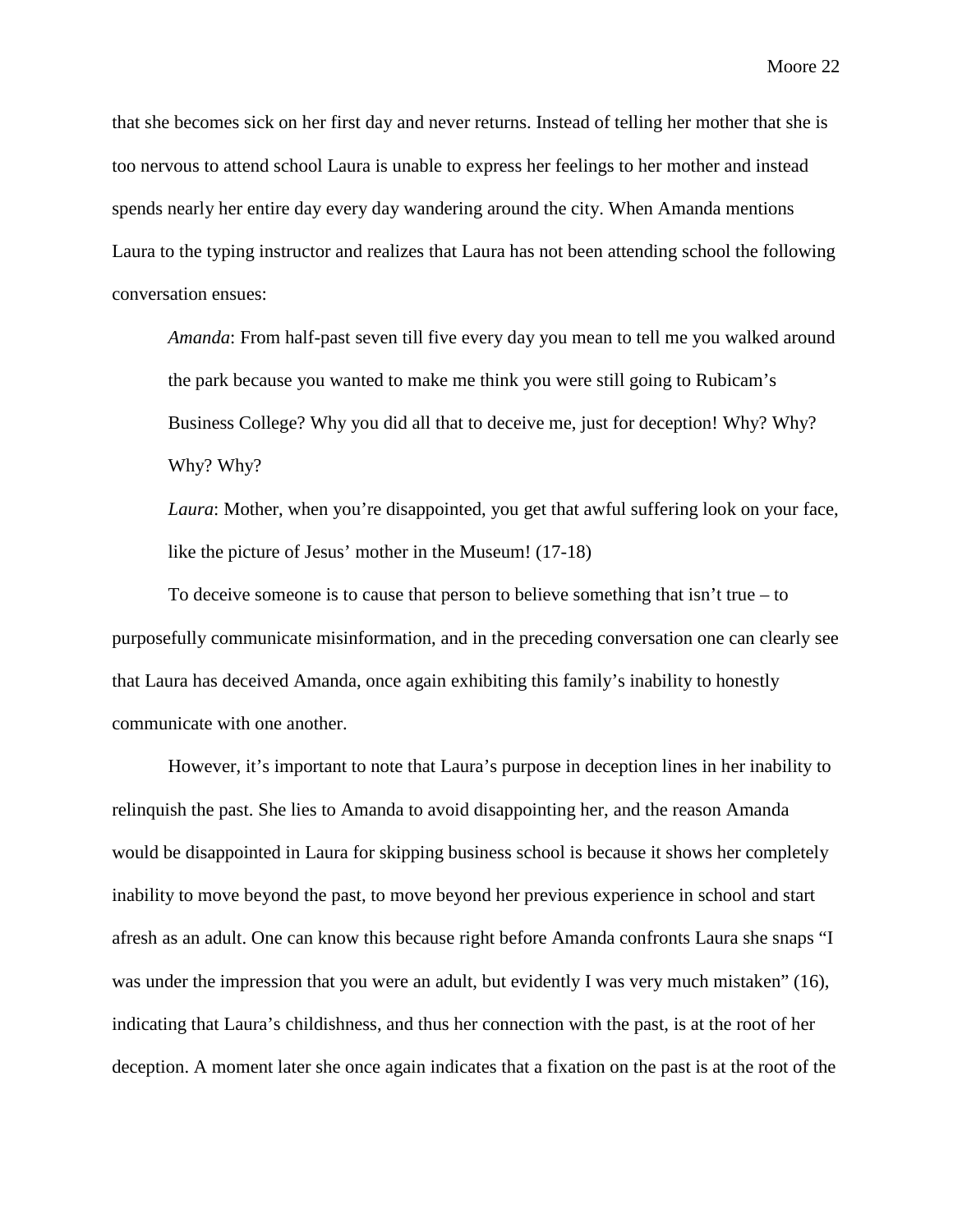problem, saying: "What are we doing to do now, honesty, the rest of our lives? Just sit down in this house and watch the parades go by? Amuse ourselves with the glass menagerie? Eternally play those worn out records your father left us as a painful reminder of him? We can't have a business career. No, we can't have that because that just gives us indigestion" (18). The reason she is unable to interact with the world in any mature way is because she is so fixated on the failures of the past that she sees her potential to survive in the work force today as directly parallel to her ability to survive walking down the chorus aisle. This is made clear in the following conversation between Jim and Laura:

*Jim*: [after several reflective puffs on a cigarette]: What have you done since high school? [She seems not to hear him.] Huh? [LAURA looks up.] I said what have you done since high school, Laura?

*Laura*: Nothing much.

*Jim*: You must have been doing something these six long years.

*Laura*: Yes.

*Jim*: Well, then, such as what?

*Laura*: I took a business course at business college

*Jim*: How did that work out?

*Laura*: Well, not very - well - I had to drop out, it gave me - indigestion

*Jim* [laughs gently.]: What are you doing now?

*Laura*: I don't do anything - much. Oh, please don't think I sit around doing nothing! My glass collection takes up a good deal of time (59).

As previously mentioned, the glass menagerie has often been seen as a symbol for Laura's inability to live in the present (Thompson 4). In light of this, this final statement by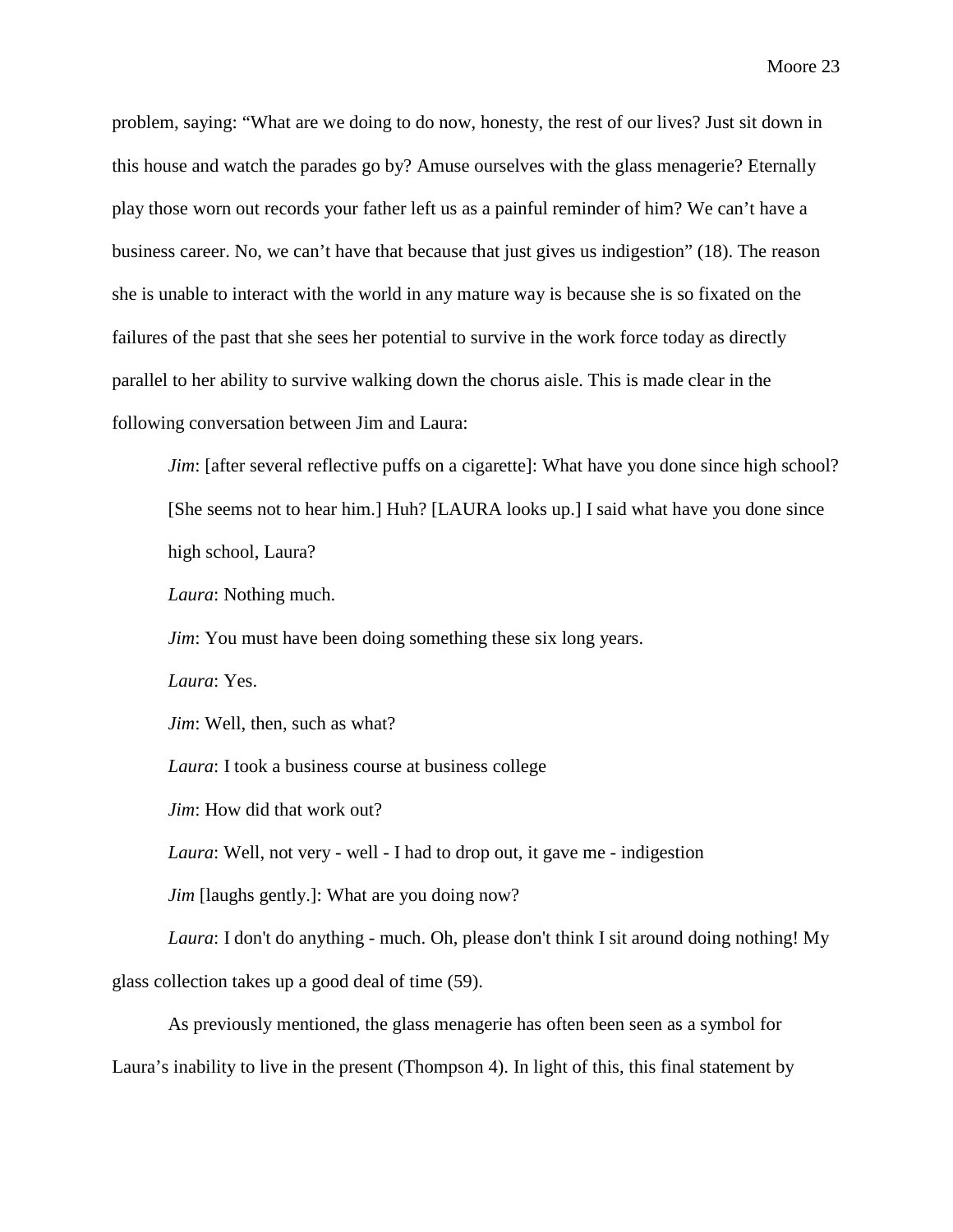Laura may be read as an admission that she has done nothing after high school because she has constantly remained tethered to her memories of the past, and it is those memories of the past, her constantly "amusing[ing herself] with the glass menagerie" which makes her unable to go to school, and propels her to lie to her mother about her behavior.

This is also happens in a number of other brief instances, as well. The first of these occurs when Laura is playing with the glass menagerie as Amanda enters the room and because she knows that Amanda does not like it she pretends that she was playing with something else, once again emphasizing her inability to let go of the past, as well as her inability to physically communicate with her mother an honest picture of herself. Another moment happens when Tom is telling Jim about all his plans for the future that he's dreamed of when watching movies, but when his mother walks into the room Tom shushes Jim (49), once again exhibiting the hidden nature of atemporal fixations to detract honesty within the family.

The preceding analysis exhibits the detriment that atemporal fixations have been to the Wingfields, the way in which they have caused them to be unable to communicate honestly with one another. However, in addition to the presentation of the problem it also appears that Williams has provided his readers with a solution to the problem, despite the fact that the Wingfields sadly fail to accept the solution. None of the Wingfields seem to understand the damage that their inability to live in the present does to their family. However, when Jim arrives he makes some comments that are easy to dismiss as mere filler lines, but critically important to the analysis once one realizes their significance.

Jim is a friendly young man, a virtual cherubim compared to the Wingfields. At the beginning of the play Tom describes him as "the most realistic character in the play, being an emissary from a world that we were somehow set apart from" (11). Jim is honest in a way that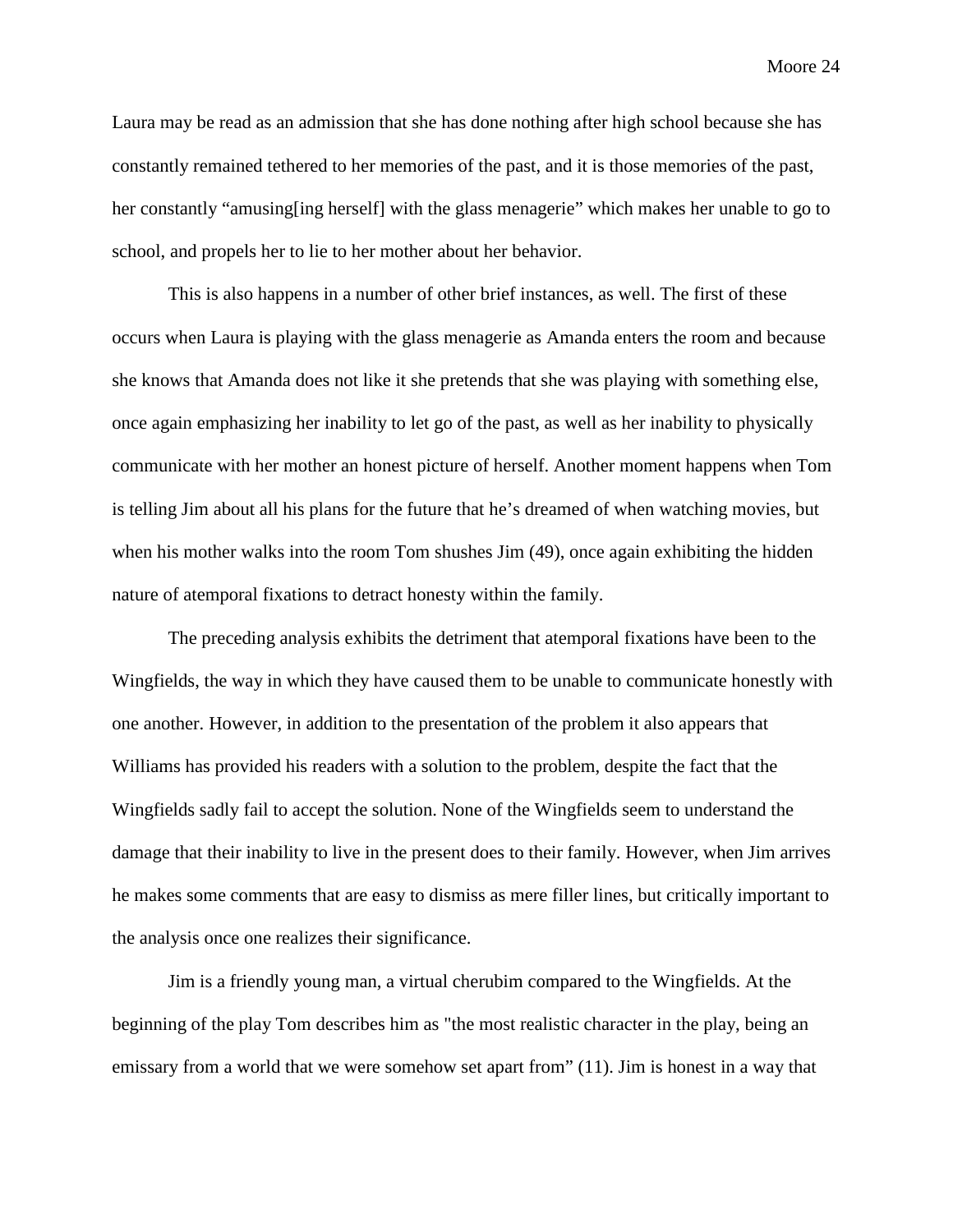none of the Wingfields have yet managed, and it's interesting to note that more than any other topic the one thing Jim talks about is his interest in public speaking. The first time Jim brings it up is when he is telling Tom that he ought to consider taking a course in public speaking (47). In his discussions with Laura it becomes clear that Jim is aware of his own faults, and he admits that at one point in his life, like Laura, he too suffered from an inferiority complex (59). However, this inferiority complex ended when he "took up public speaking and developed my voice" (59). This statement is reminiscent of one of the first fights between Amanda and Tom wherein she told him to "lower his voice" (22). Instead of lowering their voices, or silencing their voices, Jim encourages both Laura and Tom to develop their voices. References to speech and communication are rampant throughout the play, and like Williams choosing to ironically make Mr. Wingfield a telephone man, it does not seem likely that Williams would give Jim such an interest in public speaking without a specific reason for it. Both of these men, Mr. Wingfield and Jim, have an interest in some form of communication. However, the one who prospers, the one who is "the most realistic character in the play" (11) is the one who maintains his interest in communication instead of hanging up and "skipping the light fantastic out of town" (11). Jim's comments are easy to dismiss off hand as nothing more than random advice for Laura and Tom, but the repetition of these words makes it seem as if there is more to them than face value. The phrase public speaking arises over half a dozen times throughout the play, solely in the portions which Jim, "the most realistic character in the play" (11) is in involved in, and in nearly every instance Jim encourages one of the Wingfields to become involved in public speaking in some way. Merriam Webster defines public speaking "the art of effective oral communication with an audience." To be involved in public speaking is to know how to speak in a way that makes sense to people, in a way that people can understand, and if there is one thing that the Wingfields have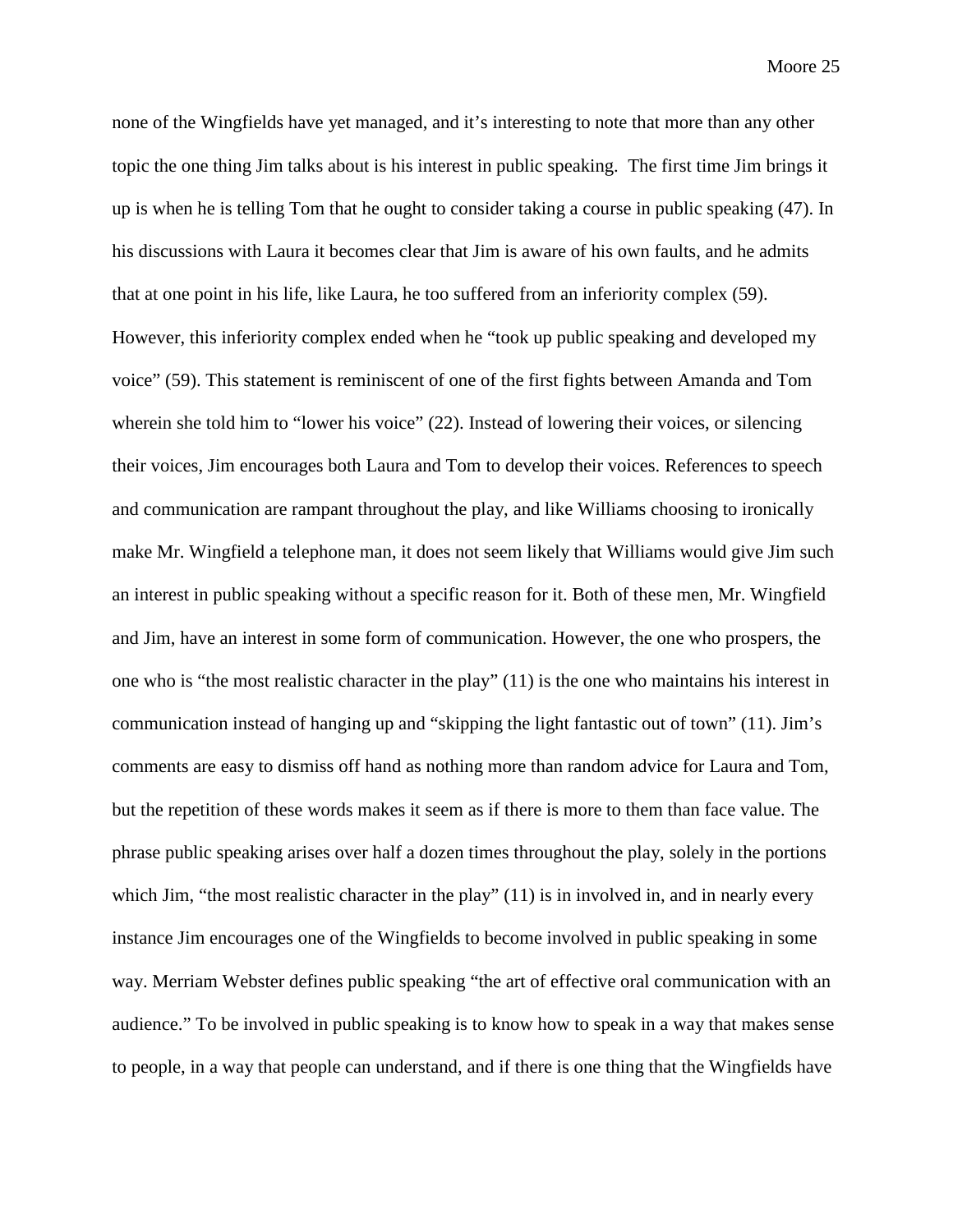not mastered it is "the art of effective oral communication with an audience" (Merriam Webster), even if that audience is as small as their own flesh and blood. It seems that Williams has juxtaposed Jim's interest in public speaking against the Wingfield's complete inability to communicate with one another. Unlike him, they have not developed their voices. They have not learned to express their opinions in ways that are both honest and compelling to those around them. It seems that Williams suggests that perhaps if the Wingfields were able to talk to one another honestly, to communicate the difficulty reality they are all struggling with, that they would realize that they aren't the only people in the world who are struggling to live in the present, that even their own family members are struggling with the same problems they are. Most of the Wingfields problems have been caused by their inability to do this, by their concealment of their problems, and their escaping into their fantasies instead of learning to speak to one another. It is this kind of honest communication which seems to be the solution that Williams offers up as a solution for the Wingfields problems.

However, the truly sad thing is that ultimately the text indicates that at least Tom does not follow Jim's advice. We cannot be entirely sure whether or not Laura and Amanda follows Jim's advice, but from past experience do not make the prospects look good that a man who entered the house very briefly could change things so irrevocably. Tom leaves Saint Louis and follows "in [his] father's footsteps" (68). It's also important to note that after this statement Tom says: "I reach for a cigarette, I cross the street, I run into a movie or bar. I buy a drink, I speak to the nearest stranger" (68), which are all ways that Tom previously used to avoid living in the present, suggesting that he still has been unable to free himself from his obsession with the future – even now that he has "reached" it. Also, it is sad to note that wherever he is now he is willing to "speak to the nearest stranger" (68) despite the fact that this is something which he was unable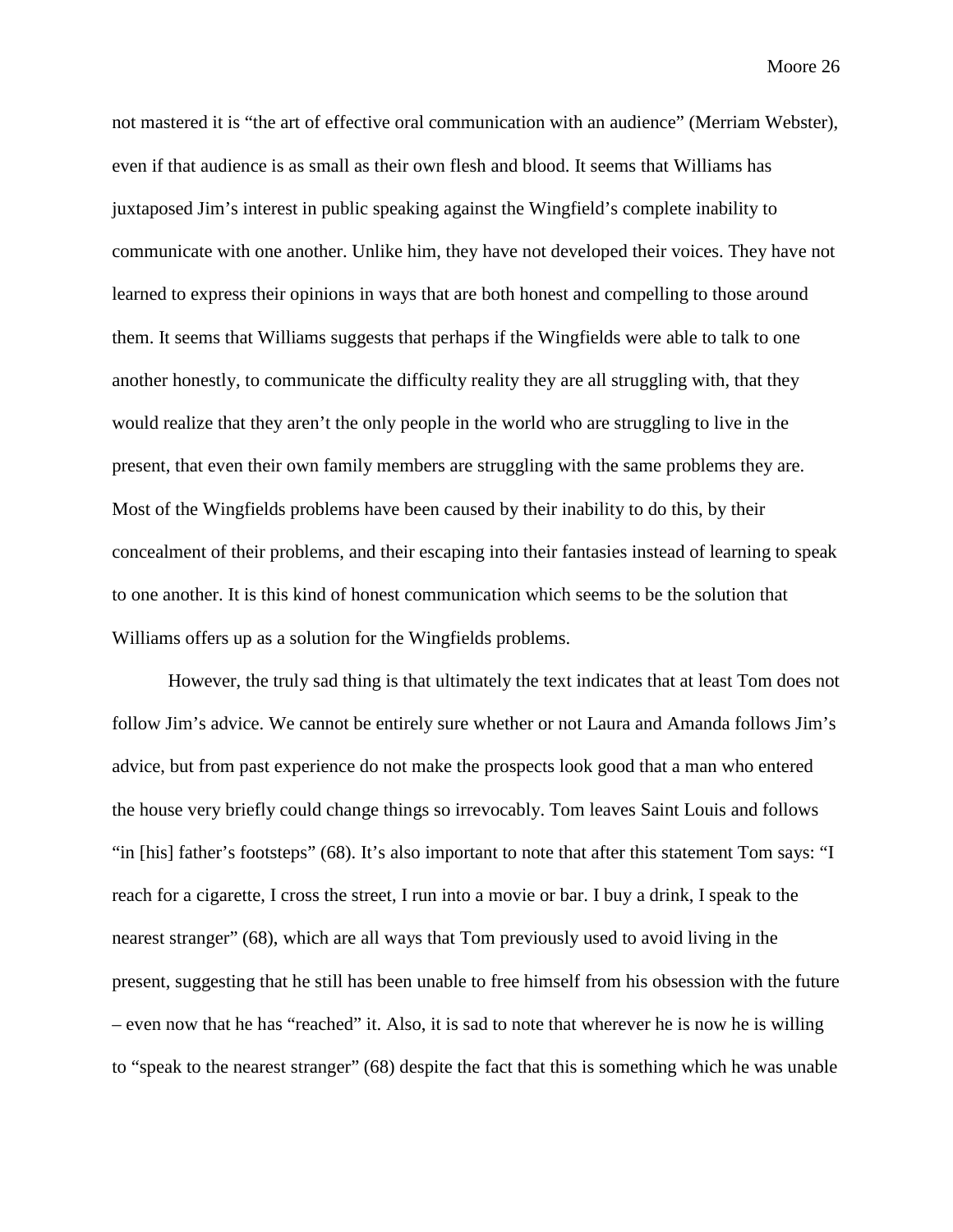to do with his own family. His final words to the audience and to his family end with the same hurtful salutation as his father: "goodbye" (68), sadly signaling the end of communication, and not the beginning.

At the end of the play readers see that not only has Tom *not* learned from his father's errors in communication, but he has followed verbatim in his father's footsteps, just as his sister has followed in his mother's footsteps. It's sad because they have the answer and yet they are unable to let go of their atemporal fixations and take Jim's advice. Ultimately, whether it is a fixation on the past or the future, just like Tom and Laura's father each of the Wingfields characters have "[fallen] in love with long distance" (50), and like Tom's now famous statement reads: "time is the longest distance between two places" (68). Even when these characters are near each other, they are not close, because their fixations on time have put up such walls between them. They are unable to live in the present, or relate to those in the present in any coherent way that is not completely colored by the distance of either the past or the future. This effectively ends their communication with each other and only furthers the desire of each character to recede back into their private inner worlds, sequestered away from those who could perhaps help them realize a more fulfilling future.